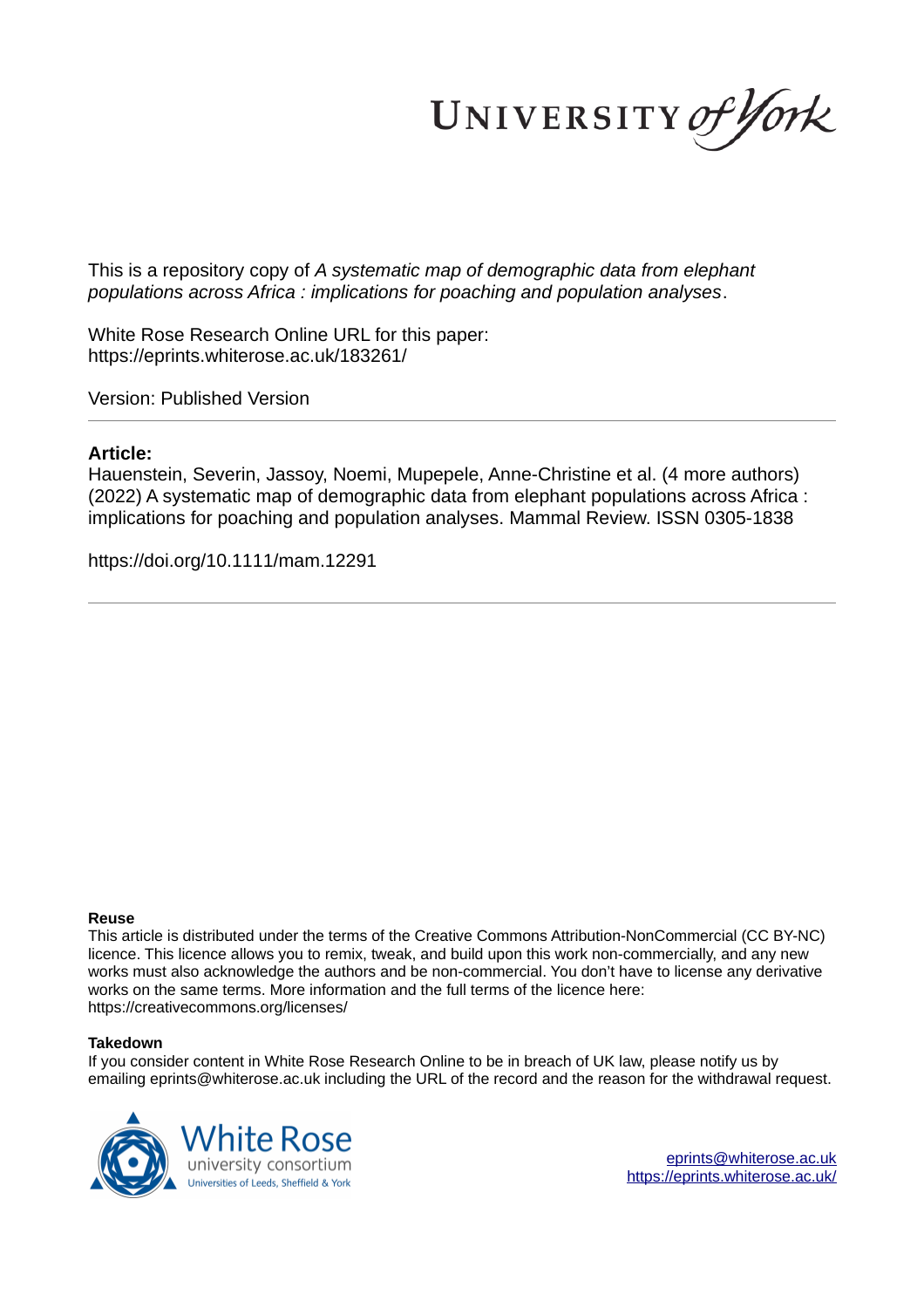

REVIEW

# A systematic map of demographic data from elephant populations throughout Africa: implications for poaching and population analyses

Severin HAUENSTEIN  *Department of Biometry and Environmental System Analysis, University of Freiburg, 79106 Freiburg, Germany and Department of Biology, University of York, York YO10 5DD, UK. Email: severin.hauenstein@biom.uni-freiburg.de*

Noémi JASSOY *Department of Biometry and Environmental System Analysis, University of Freiburg, 79106 Freiburg, Germany. Email: jassoynoemi@gmail.com*

Anne-Christine MUPEPELE<sup>D</sup> Department of Biometry and Environmental System Analysis, University of *Freiburg, 79106 Freiburg, Germany and Department of Nature Conservation and Landscape Ecology, University of Freiburg, 79106 Freiburg, Germany. Email: anne-christine.mupepele@biom.uni-freiburg.de* Thea CARROLL *CITES Secretariat – MIKE Programme, United Nations Environment Programme, 30552- 00100 Nairobi, Kenya. Email: thea.carroll@citesmike.org*

Mrigesh KSHATRIYA *CITES Secretariat – MIKE Programme, United Nations Environment Programme, 30552- 00100 Nairobi, Kenya. Email: mrigesh.kshatriya@citesmike.org*

Colin M. BEALE  *Department of Biology, University of York, York YO10 5DD, UK.* 

*Email: colin.beale@york.ac.uk*

Carsten F. DORMANN\*  *Department of Biometry and Environmental System Analysis, University of Freiburg, 79106 Freiburg, Germany. Email: carsten.dormann@biom.uni-freiburg.de*

#### **Keywords**

Africa, African elephants *Loxodonta africana* and *Loxodonta cyclotis*, demography, fecundity, ivory poaching, literature review, vital rates

\*Correspondence

Received: 30 October 2020 Accepted: 2 February 2022 Editor: DR

doi: 10.1111/mam.12291

### **ABSTRACT**

- **1**. The crisis facing Africa's elephant populations is a notorious example of ongoing wildlife declines caused by illegal harvesting. Targeted conservation interventions require detailed knowledge about changes in population sizes and the effect of illegal activities. However, accurately quantifying poaching intensity is a difficult task: commonly calculated from ranger- based carcassencounter data, the proportion of illegally killed elephants (PIKE) is a function of poaching and background mortality. Hence, at constant poaching intensity, PIKE decreases with increasing natural mortality and also with hunting, management interventions, and other anthropogenically induced deaths. Natural mortality is often more difficult to quantify with accuracy than mortality due to illegal killing, as elephants that die naturally are more likely to be missed than those taken by poachers. In recent analyses, constant background mortality rates were assumed. Yet, for example climate- driven fluctuations in natural mortality, if not quantified and accounted for, may lead to biased estimates of poaching intensity.
- **2**. Varying background mortality rates can be accounted for in the analysis of PIKE, but this requires near-complete counts of natural and managementrelated deaths and hunting records. Carefully developed population models, which simulate population dynamics and demographic changes while accounting for variation in environmental conditions and management strategies, are alternatives. However, successful calibration of such models requires integrating comprehensive demographic data.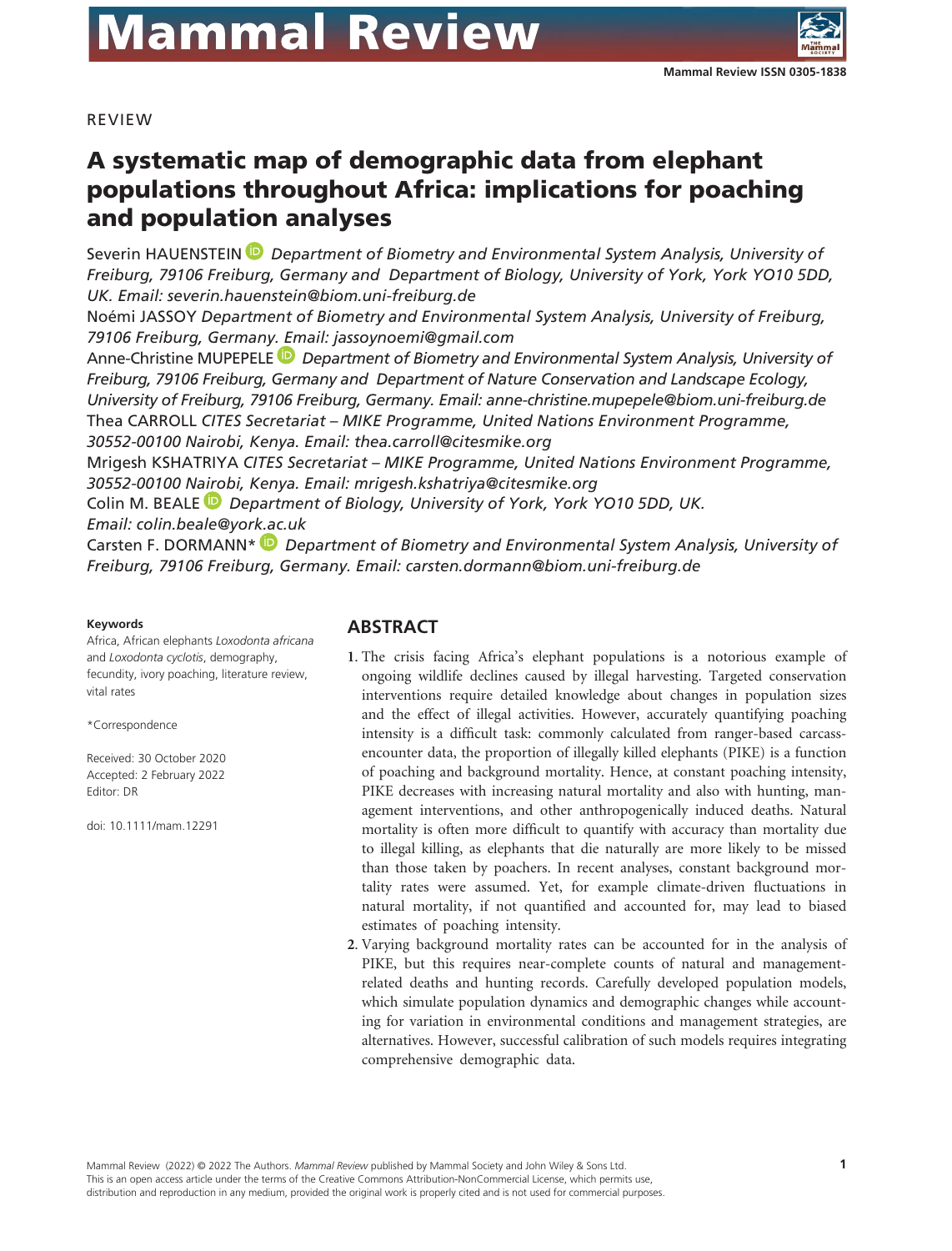- **3**. We systematically review the scientific and 'grey' literature on African elephant demography with the objective of facilitating poaching and population analysis possibilities through an inventory of information relevant to demography.
- **4**. Our screening of 10900 publications resulted in the review of relevant information provided by 431 studies from 420 study sites throughout Africa. From these, we extracted demographic data collected between 1900 and 2017, and collated them in the newly created African Elephant Demographic Database (AEDD; 10.6084/m9.figshare.19387085). We found 37 natural mortality estimates from five different study sites. Other mortality data, demographic rates, and age- and sex- structured population data were substantially more abundant, both temporally and spatially.
- **5**. This new collection of demographic rates, age- and sex- structured population data, and cause- partitioned mortality estimates identifies spatial and temporal data gaps and provides prior information needed for African elephant population models. Closing these data gaps and subsequent analyses of realistic population models may aid elephant conservation via improved policies, legislation, and protection.

# **INTRODUCTION**

The African elephants *Loxodonta africana* and *Loxodonta cyclotis* (see Roca et al. 2001) are iconic. Not only are the large pachyderms important ecosystem engineers that contribute to maintaining savanna and forest biodiversity (Haynes 2012), but their charisma also helps to boost the local tourism economy and attract funding for conservation (Naidoo et al. 2016). And yet, anthropogenic influences such as poaching, habitat fragmentation, and urban encroachment make the protection of African elephants a real concern. Specifically, increasing poaching in the early 2000s hit many subpopulations hard, driving a continental population decline (Wittemyer et al. 2014). Recently, this trend seems to have reversed: estimated poaching rates have decreased since 2011 (Hauenstein et al. 2019), but the effect on population numbers and structure is still unclear.

Sustainable conservation of African elephants requires accurate quantification of poaching to serve as a basis for international conservation policy and decision-making. With the aim of providing reliable and impartial data to obtain such information, the Convention on International Trade in Endangered Species of Wild Fauna and Flora (CITES) Secretariat, together with African elephant rangestates and supported by the European Union, implemented the Monitoring the Illegal Killing of Elephants (MIKE) programme in 2001. Since then, MIKE has been consolidating and analysing annual site-specific data to determine the subregional and continental trends in poaching based on the Proportion of Illegally Killed Elephants (PIKE). PIKE is calculated as the number of illegally killed elephants found, divided by the total number of elephant carcasses encountered by law-enforcement patrols or other means (CITES 2017).

Proportion of illegally killed elephants is a function of both illegally killed elephants and so-called background mortality, comprising natural mortality, legal trophy hunting, management interventions and other anthropogenically induced deaths (e.g. train collisions or accidental electrocution). For example, if the number of natural deaths in a given year and site is relatively high – as perhaps in a drought year – the total number of elephant carcasses encountered will be large, relative to the number of carcasses resulting from illegal activities, and thus, PIKE will be low, as long as patrolling effort stays approximately constant. Natural mortality is often more difficult to quantify with accuracy than mortality due to illegal killing, as elephants that die naturally are more likely to be missed than those taken by poachers. Therefore, unquantified variation in background mortality rates might substantially bias PIKE and estimated poaching rates (Burn et al. 2011, Hauenstein et al. 2019). To resolve this issue, systematic observations of natural and management- related deaths and hunting records would ideally be used to account for variation in background mortality. While African elephants have been studied extensively, such data are probably only available for the handful of sites in which detailed demographic studies have been conducted (e.g. Amboseli National Park, Kenya: Moss et al. 2011; Tarangire National Park, Tanzania: Foley & Faust 2010; Samburu and Buffalo Springs National Reserves, Kenya: Wittemyer et al. 2013; Dzanga Bai, Central African Republic: Turkalo et al. 2018).

Mechanistic and process-based models (Connolly et al. 2017) can provide alternatives to correlative, regressiontype analyses commonly used to estimate poaching intensity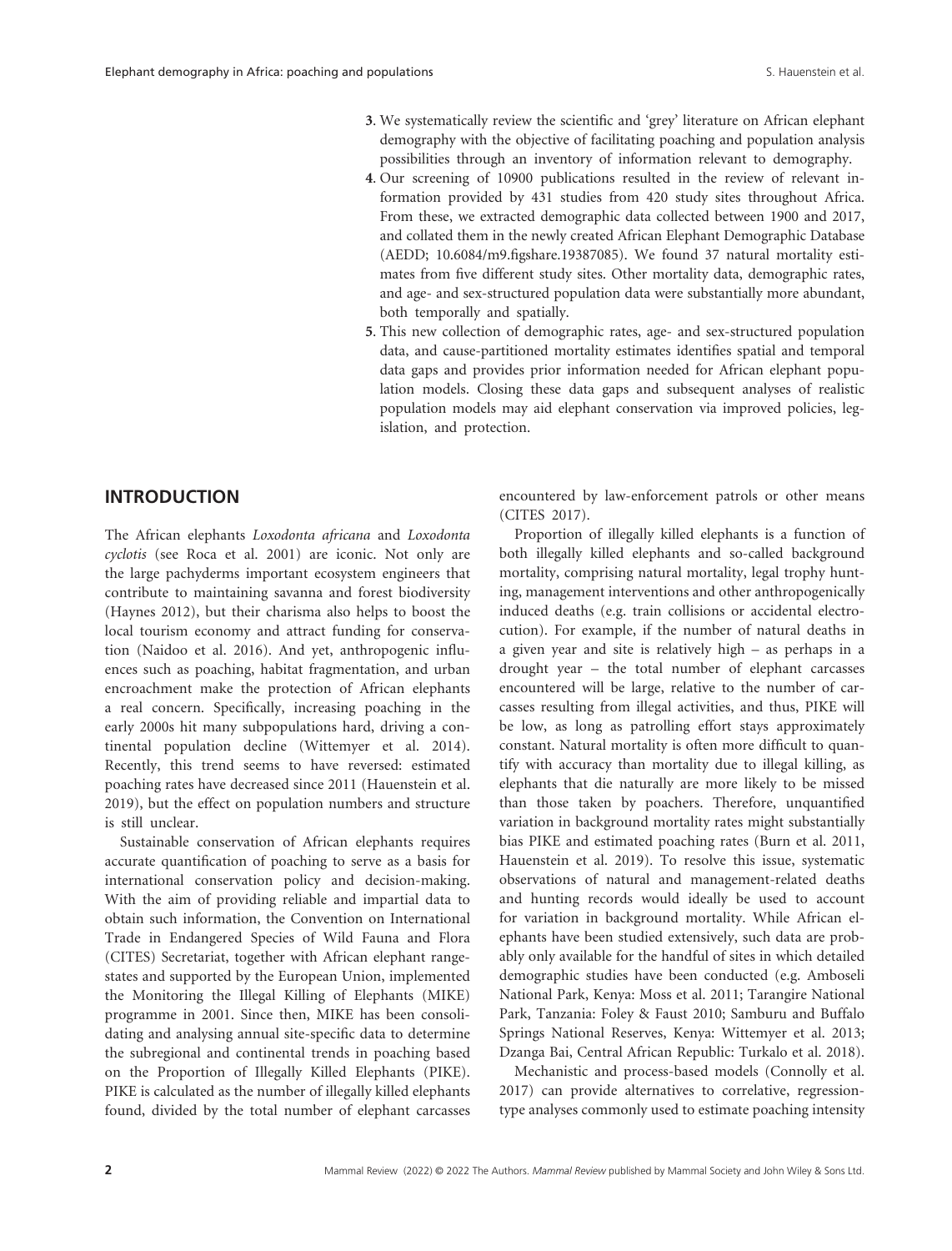(Burn et al. 2011, Wittemyer et al. 2014, Hauenstein et al. 2019). Models have advantages for integrating structural realism (Grimm & Berger 2016), identifying causal relationships (Cuddington et al. 2013), interpreting parameters, and forecasting and predicting (Kearney & Porter 2009, Hefley et al. 2017, Getz et al. 2018). In the case of African elephants, dynamic process- based models of population dynamics could be built and calibrated explicitly to estimate variation in population sizes and poaching, while accounting for demographic changes, environmental conditions, and management strategies. Integrating physiology, demography, and environmental fluctuation can help to separate natural dynamics from human-induced mortality, and thus create more realistic PIKE estimates from statistical models (Connolly et al. 2017). A major challenge for such an approach is meaningful model parameterisation with an accurate representation of uncertainty (Hartig et al. 2011), which requires process- specific data on ageand sex- structured mortality and reproduction numbers. Model scaling, validation, and balancing complexity are additional challenges (Cabral et al. 2017). Another prerequisite is reliable prior information on relevant model parameters, such as the duration of the calving interval and life span, and on model structure, such as sex- specific functions of poaching mortality and the shape of agespecific functions of fecundity.

Often motivated to aid conservation, ecologists have monitored and studied African elephants extensively (*Loxodonta africana* more than *Loxodonta cyclotis*). So, in principle, age- and sex- structured demographic data should be available, but it is unclear for how many subpopulations and for which time periods. We review the existing literature on African elephant population dynamics and demography with the objectives to provide a systematic map (see James et al. 2016) of African elephant demographic data and to explore the feasibility of mechanistic and process-based analysis approaches. We extract demographic data after review of scientific and 'grey' literature, and collate the estimates in the African Elephant Demographic Database (AEDD). This newly created open database is further explored to summarise the availability and spatial distribution of the extracted data, broken down into the categories 'mortality', 'reproduction' and 'demographic population structure'. In a section on future research, we discuss spatial and temporal data gaps and how the extracted demographic data can be used in conservation management and in future analyses of poaching intensity and population dynamics.

### **METHODS**

The existing African Elephant Database (AED; Thouless et al. 2016) provides abundance data from many African elephant populations and several monitoring programmes, but does not include any other demographic information. To make these data readily available, we aimed to review all relevant studies on African elephant population dynamics and demography published as both scientific and 'grey' literature. To do so, we first carried out a systematic search based on Web of Science to cover primarily scientific literature. In a second round, we reviewed all entries of the African Elephant Library, which comprises scientific and 'grey' literature studies on the biology, ecology, and management of African elephants.

### **Web of science**

To evaluate relevant search terms for studies on African elephant population dynamics and demography, we first conducted a scoping search according to the guidelines given by Collaboration for Environmental Evidence (2018). On 26 February 2019, we carried out a comprehensive search of Web of Science literature in eleven bibliographic databases (Web of Science Core Collection, BIOSIS Citation Index, BIOSIS Previews, Current Contents Connect, Data Citation Index, Derwent Innovations Index, KCI Korean Journal Database, MEDLINE, Russian Science Citation Index, SciELO Citation Index, and Zoological Record) using the following topic search terms: [(Africa\* AND Elephant\* OR "L\* africana" OR "L\* cyclotis") AND (population\* OR demograph\* OR mortality\* OR "vital rate\*" OR reproduct\* OR fecundity OR fertil\*) NOT elephantiasis]. This search resulted in 4248 studies, of which 33 were duplicate (i.e. duplicates in the database or supplementary material for other included studies) and 60 were redundant (i.e. results/data presented in other studies); these records were removed (see Fig. 1).

### **African elephant library**

The African Elephant Library (https://www.iucn.org/sscgroups/mammals/african-elephant-specialist-group/afric an-elephant-library) is an online literature database comprising references on the biology, ecology, and management of African elephants for registered users. The database is maintained by the conservation organisation Save The Elephants in collaboration with the African Elephant Specialist Group of the International Union for Conservation of Nature (IUCN) Species Survival Commission (SSC), and its records are updated manually by active African elephant researchers. On 9 January 2020, the library comprised 8076 studies, of which 1331 were duplicates of studies derived through our Web of Science literature search and were hence removed.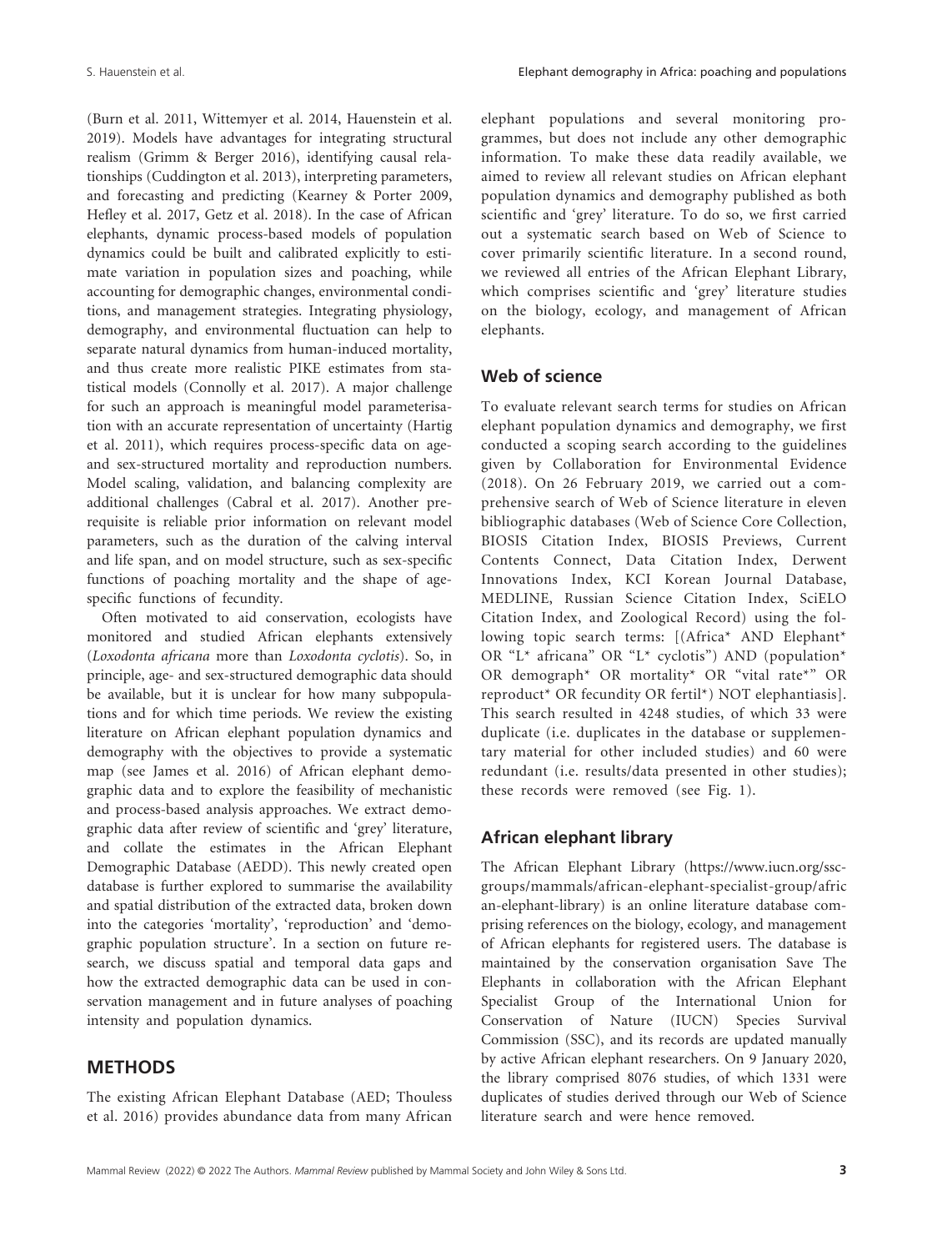

Fig. 1. PRISMA flow diagram illustrating the review process of Web of Science (ISI) and African Elephant Library (AEL) literature. Exclusion criteria are presented in Box 1; parameters for which estimates were extracted from the studies included in the review are listed in Box 2.

### **Selection criteria, data extraction, and data availability**

We randomised the order of the 10900 studies (4155 from the Web of Science search, plus 6745 from the African Elephant Library) to avoid observation biases throughout the selection process. During a first screening, only titles and abstracts were considered and studies were dropped if they met our exclusion criteria (see Box 1). The 4284 studies that were not excluded went into full-text review, in which we excluded studies that reported only numbers of live and dead elephants aggregated by study site without providing any information of the population structure (Box 1); these studies were excluded by us but are likely to be included in the AED. We included in the review only studies in which population sizes and densities were structured by age or sex, or those in which carcass numbers were structured by age or sex or if the cause of death was provided.

From the 431 papers that were included in the review, data were extracted for the parameters presented in Box 2. In many studies we reviewed, data were presented in graphical Figures, which we manually digitised using the R Core Team (2018) package metaDigitise (Pick et al. 2018). All extracted estimates of parameters were stored in the newly created African Elephant Demographic Database (AEDD) with one row per estimate. For example, if a study provided annual mortality rates for *x* time periods and *y* subpopulations, the extracted estimates from that study would require  $x \times y$  rows in the AEDD.

In addition to the extracted demographic data, relevant general information was extracted from each study and entered in separate columns of the AEDD, as detailed in Box 3.

The current AEDD accompanying metadata, raw and processed Web of Science exports, and R code to reproduce data extraction are available at Figshare: https://doi. org/10.6084/m9.figshare.19387085. The CITES Secretariat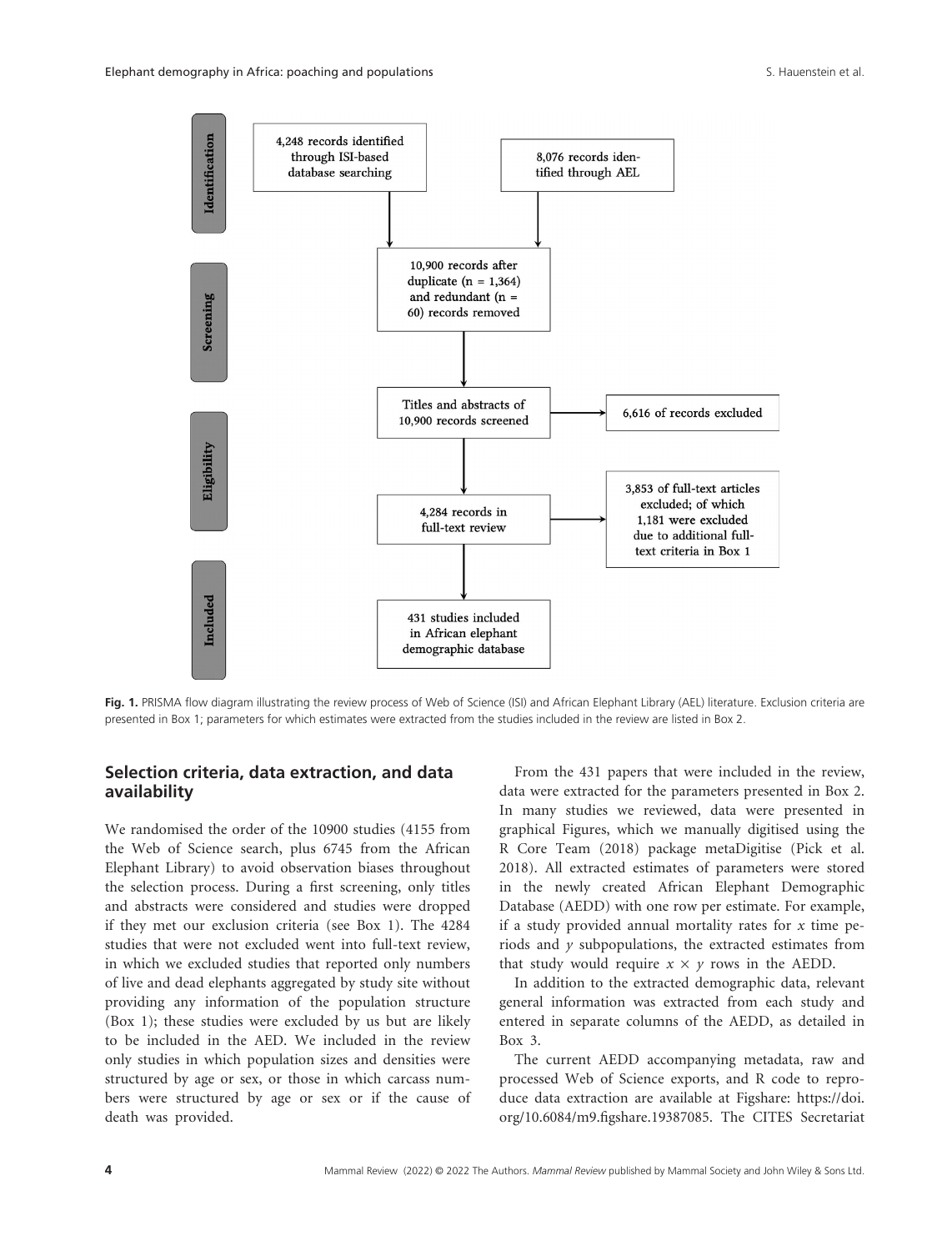#### **Box 1. Literature review exclusion criteria**

All studies meeting one or more of the exclusion criteria listed were dropped during initial screening or full-text review. In order to exclude studies of zoo and captive elephants, we reviewed 50 random hits resulting from the following topic search terms: (((Africa\* AND Elephant\*) OR ("L\* africana") OR ("L\* cyclotis")) AND (population\* OR demograph\* OR mortality\* OR ("vital rate\*") OR reproduct\* OR fecundity OR fertil\*) AND zoo\*). As six of the 50 studies contained potentially valuable information, we excluded this restriction from the search term, but studies of zoo and captive elephants were excluded during the screening or full- text review. More details are provided as part of the African Elephant Demographic Database's metadata.

#### **Exclusion criteria**

- Study of elephants kept in captivity (e.g. zoos or orphanages)
- Study of species other than the African elephants Loxodonta africana and Loxodonta cyclotis
- Study without demographic data (see Box 2)
- Study of low quality; data presented are not reliable (e.g. survey or sampling method unknown or invalid or sample  $size <10$ )
- Population size studied < 50 elephants
- Study presents theoretical results only; simulation study
- Study provides data from before 1900
- Study inaccessible through the subscriptions held by the University of Freiburg or personal communication with the authors

#### Additional exclusion criterion for full-text review

• Study exclusively provides population size or number of carcass estimates without further details of age- or sexstructure or cause of death

maintains the AEDD through the MIKE Programme. The maintained database can be found at: https://citesmike. org/resources/.

# **RESULTS**

### **Availability and distribution of demographic data**

The review included 431 studies that provided demographic data (i.e. any of the estimates listed in Box 2). For most elephant range-states, there is at least one study that contributed data (see Fig. 2). The countries showing highest study abundance are Kenya (85), Tanzania (58), South Africa (39), Zimbabwe (34), and Uganda (32).

As expected, the literature review found far fewer studies providing demographic data for forest elephants *Loxodonta* 

*cyclotis* than for savanna elephants *Loxodonta africana*. Individuals of *Loxodonta cyclotis* are generally difficult to observe. Moving through thicker vegetation, they are more difficult to locate, count, and identify than their savannainhabiting relatives. In all, 60 studies provided 679 estimates (*c*. 6% of all extracted estimates) for forest elephants, in, among other places: Dzanga Bai, Central African Republic (Turkalo et al. 2013, 2017, 2018); Gamba Complex, Gabon (Eggert et al. 2014); Kakum National Park, Ghana (Eggert et al. 2003); Loango National Park, Gabon (Head et al. 2013); Lobéké National Park, Cameroon (Ekobo 1995); and Odzala National Park, Congo (Marechal et al. 1998, Querouil et al. 1999). The data extracted from these studies comprise age- and sex- structured population proportions, fecundity and survival estimates, number of births and carcasses, and age at first calf and inter-calf interval estimates.

For both species, 58 reviewed studies provided data from individual recognition surveys in 31 ecosystems. In total, 2914 estimates were extracted, primarily from populations in:

- Addo Elephant National Park, South Africa (Whitehouse & Hall- Martin 2000, Whitehouse & Kerley 2002, Gough & Kerley 2006),
- Hluhluwe– Imfolozi Park, South Africa (Kuiper et al. 2018),
- Pilanesberg National Park, South Africa (Woolley et al. 2008),
- Amboseli National Park and surrounding area, Kenya (Western et al. 1983, Lee & Moss 1986, Moss 1988, 2001, Poole & Thomsen 1989, Poole 1989, Hollister-Smith et al. 2007, Lee et al. 2011, 2013, 2016),
- Meru National Park, Kenya (Njumbi 1995, Onyango & Lesowapir 2016),
- Samburu and Buffalo Springs National Reserves, Kenya (Wittemyer 2001, Wittemyer et al. 2005, 2013, Rasmussen et al. 2008),
- Sweetwaters Game Reserve, Kenya (Ogola & Omondi 2005),
- Tsavo National Park, Kenya (Poole 1989, McKnight 2000),
- Dzanga Bai, Central African Republic (Turkalo et al. 2013, 2017, 2018),
- Kasungu National Park, Malawi (Jachmann 1980, 1986),
- Kidepo Valley National Park, Uganda (Aleper & Moe 2006),
- Queen Elizabeth National Park, Uganda (Poole 1989),
- Mikumi National Park, Tanzania (Poole 1989),
- Tarangire National Park, Tanzania (Foley et al. 2008, Foley & Faust 2010), and
- Odzala National Park, Congo (Querouil et al. 1999).

Ideally, such comprehensive – and often reliable – individual recognition data would be available from each study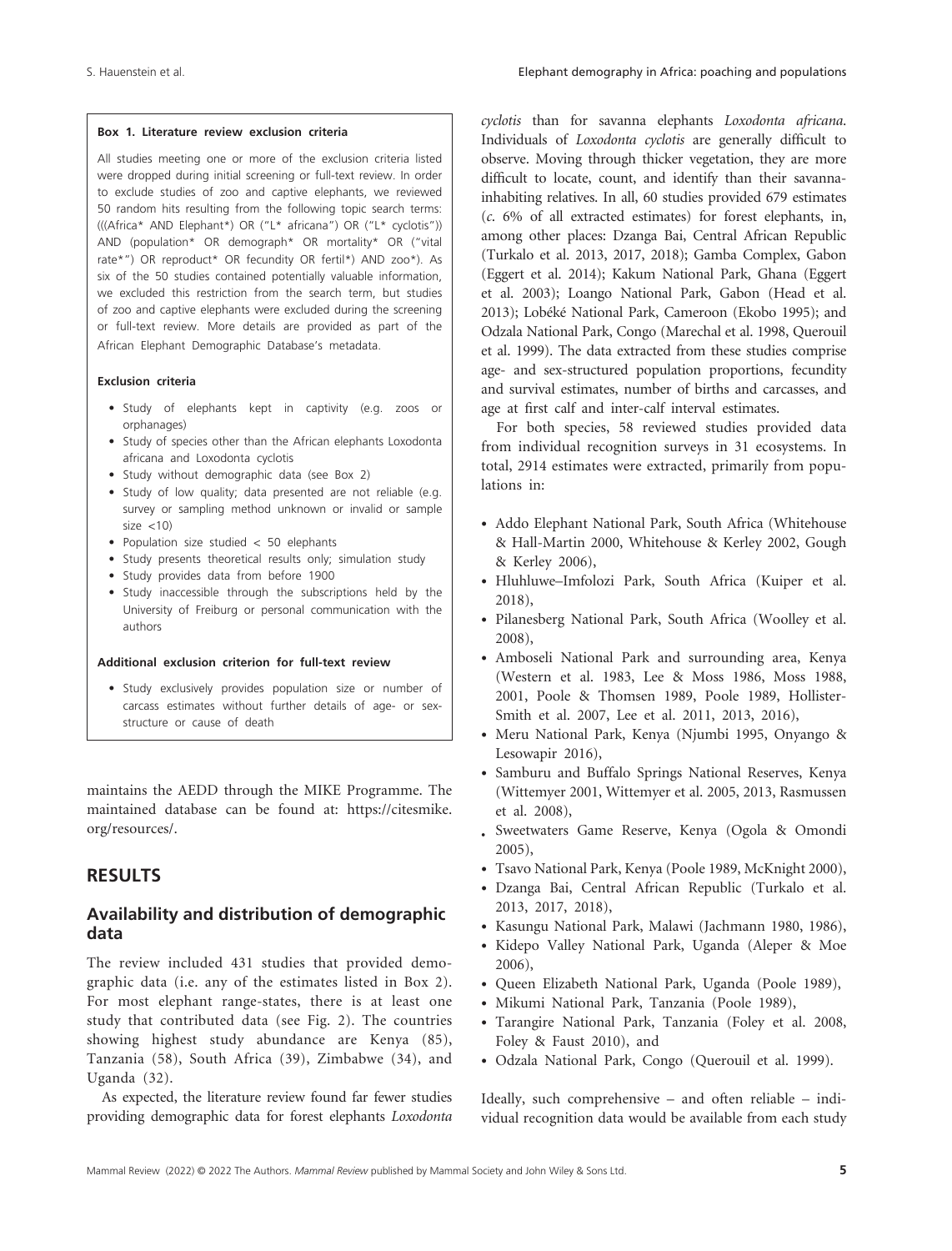#### **Box 2. Parameters used for African elephant demographic data, sorted by process**

Studies providing any of the parameters presented (or derived values) were included in the review and used for data extraction if none of the exclusion criteria (see Box 1) applied. Data were extracted for each time period and subpopulation.

#### **Mortality**

- Number of deaths
- Annual mortality rate by cause of death
- Number of carcasses by cause of death and age of carcasses
- Carcass ratio by cause of death and age of carcasses
- Proportion of the total number of carcasses that died due to a specific cause (e.g. PIKE)
- Survivorship (i.e. proportion of the population that survives up to a certain age)

#### **Reproduction**

- Number of births
- Annual birth rate
- Annual conception rate
- Reproductive value
- Inter-calf interval estimates
- fecundity (e.g. fecundity<sub>mv</sub>)
- Age at first calf estimates
- Age at first spermatogenesis estimates
- Age at puberty estimates

#### **Population size and structure**

- Population size or density
- Annual exponential rate of increase
- Annual population growth rate
- Number of translocated elephants (in or out)
- Number of dispersed elephants
- Foetal sex ratio
- Sex ratio
- Proportion of the total population that is of a certain sex or age
- Proportion of the female population that is of a certain age
- Proportion of the population living/observed in family groups that is of a certain sex or age
- Proportion of the mature population that is of a certain sex or age
- Proportion of the mating population that is of a certain sex or age
- Proportion of the reproductively available population that is of a certain sex or age
- Proportion of the female population that is reproductively available/active and of a certain age

population for multiple years. Yet, while most monitoring efforts run for a longer time period, only 18 of 31 individual recognition studies made data available for more than two years of survey.

The varying availability of demographic studies and data over time might be influenced by varying topics of interest in African elephant population ecology, and also by changing funding opportunities. Itemised by main study focus, Appendix S1 shows that censuses, status reports, and the characterisation of the demography of the population that is monitored have been the focus of study most frequently and consistently between 1960 and 2019. Yet, a systematic temporal pattern in study focus is not readily apparent. Making data publicly

available to ensure a study's reproducibility has become increasingly relevant in scientific publishing, so it seems unsurprising that the number of studies providing data has also increased over time.

Quantitative information on density dependence in elephant populations is extremely scarce. The only estimates of how population density affects demographic rates via the processes of reproduction and mortality were reported for the population in Addo Elephant National Park, South Africa: Whitehouse and Kerley (2002) found a negative relationship of population density on conception rate based on sampling between 1955 and 1996, and Gough and Kerley (2006) obtained a positive relationship of population density on male foetal sex ratio and negative effects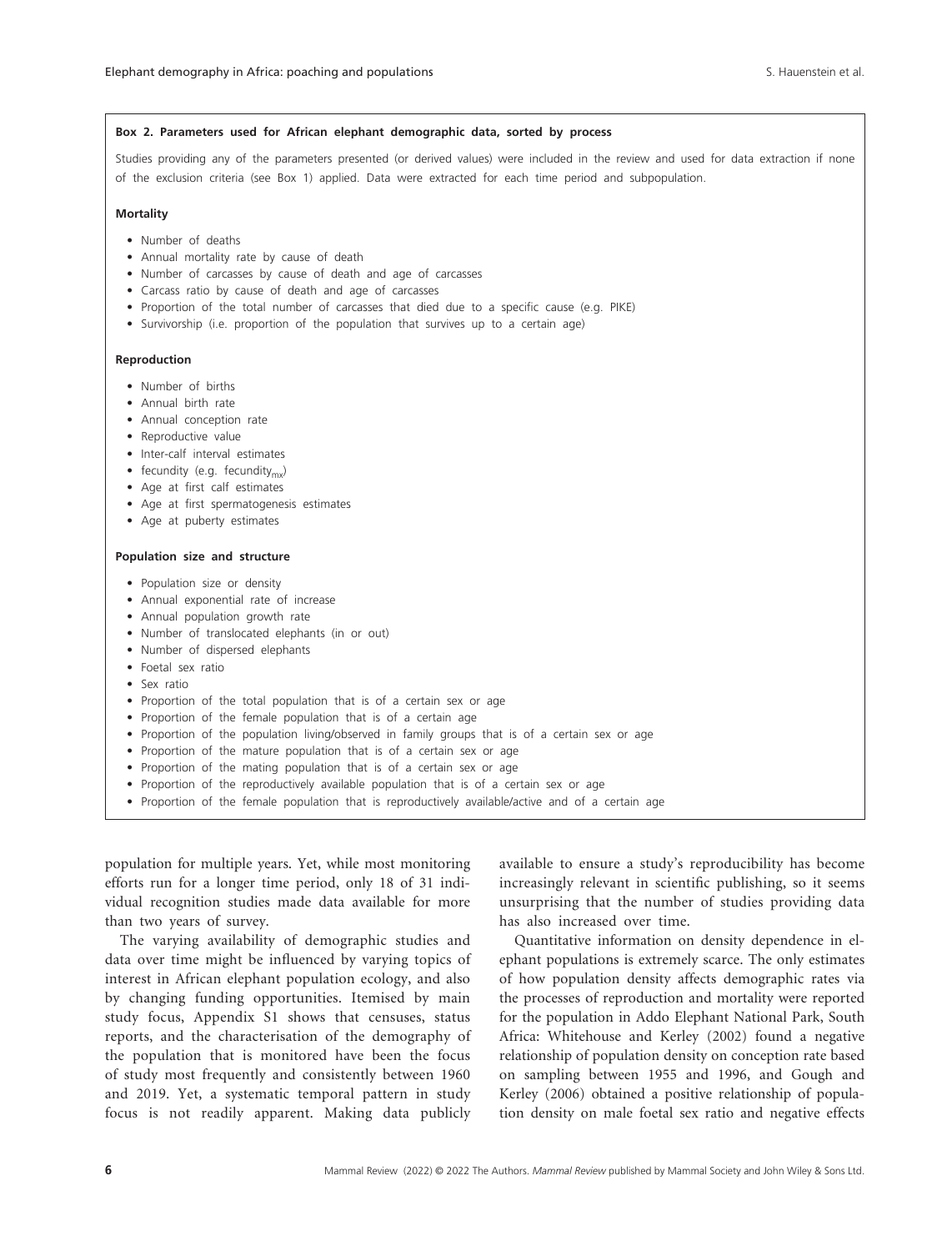### **Box 3. Information collected from each of the 431 studies on African elephant demography that was included in the review**

- Study identification code (running index to ensure reproducibility of this literature review)
- Entry identification code (running index for all extracted estimates per study)
- Study authors
- Study title
- Year of publication
- Name of the extracted estimate (e.g. annual mortality rate; see AEDD metadata)
- Sample size
- Type (e.g. standard error)
- Variance estimate, statistical distribution (if extracted estimates are parameters of a statistical distribution)
- Reported age (of the elephants for which the estimate was observed/ Qualitative poaching indication (e.g. low or heavy poaching) derived)
- Sex (of the elephants for which the estimate was observed/derived)
- Time period (for which the estimate was observed/derived)
- Time period (of all observations during the study)
- Sampling dates
- Sampling season (wet, dry)
- Annual rainfall (if readily provided, not extracted from graphical Figures)
- Study area name
- Stratum name
- on annual birth rate and age of females at first birth from samples between 1976 and 2003. Quantitative information on compensatory mortality is missing entirely: it is not known whether, or by how much, poaching mortality is compensated for by reduced natural deaths. While there has been research on the role of density dependence in population growth rates (Van Aarde et al. 1999, Chamaillé- Jammes et al. 2008, Foley & Faust 2010), compensatory mortality was not investigated in any of the studies we reviewed.

### **Mortality**

From 126 studies, we extracted 2369 estimates related to mortality (see Box 2). The authors of 98 studies differentiated among mortality causes, yielding 839 estimates, mostly reporting the number of culled, poached or trophyhunted elephants. Only six studies explicitly measured natural mortality, providing in total 37 estimates of natural mortality: Laws (1974), Conybeare and Haynes (1984) and Wittemyer et al. (2013) published numbers of elephants that died naturally in Murchison Falls National Park, Uganda, in 1946, in Hwange National Park in 1982, and in the national reserves of Samburu and Buffalo Springs in Kenya between 1998 and 2011, respectively. Lee et al. (2011) provided natural mortality rates for elephant calves

- Study area size
- Sampling coverage estimate
- Sampling coverage unit (unit of estimate, e.g. percentage or  $km^2$ )
- Country name (ISO 3166 standard name)
- $\bullet$  Country code (ISO 3166-1 Alpha-3)
- Surveyed species (*Loxodonta africana* or *Loxodonta cyclotis*)
- Surveyors (if not authors)
- Survey type (aerial survey, ground survey)
- Survey method (e.g. sample count or total count, systematic or random transects)
- Combined strip width (in case of aerial transect surveys)
- Fenced (was the study area fenced during the time of observation? fully, partly, no fence)
- 
- Qualitative natural mortality indication (e.g. extreme mortality events due to drought conditions)
- Qualitative management indications (e.g. culling started in year X, or area is highly protected)
- Focus of study
- Included in African Elephant database (AED; yes, no, partly)
- Contains map of study area (yes, no)
- Additional remarks

living in Amboseli National Park and surrounding areas in Kenya between 1974 and 2002, and Lee et al. (2013) presented survivorship estimates for elephants of the same population that experienced droughts within the first two years of their lives. Additionally, Turkalo et al. (2017) published an estimate of annual natural mortality rate for the forest elephants in Dzanga Bai, Central African Republic, averaged for the years from 2005 to 2013 (see Fig. 3). However, such an averaged value provides no information on variation in natural mortality between years, and is thus not suitable as a plug-in estimate in an annual analysis of poaching intensity.

This extreme sparsity of natural mortality data is somewhat surprising given the importance of such information and the number of individual recognition studies that must have computed estimates. However, mortality rates are more difficult to quantify than fecundity, as monitoring carcasses and emigration is extremely laborious and annual natural mortality rates are extremely low. Additionally, even when carcasses are found, assigning mortality causes in the field is difficult since many carcasses are not fresh, and in particular identifying natural mortality is subject to much more uncertainty than humaninduced mortality.

In contrast, management- related interventions were better documented: we extracted 3367 carcass number estimates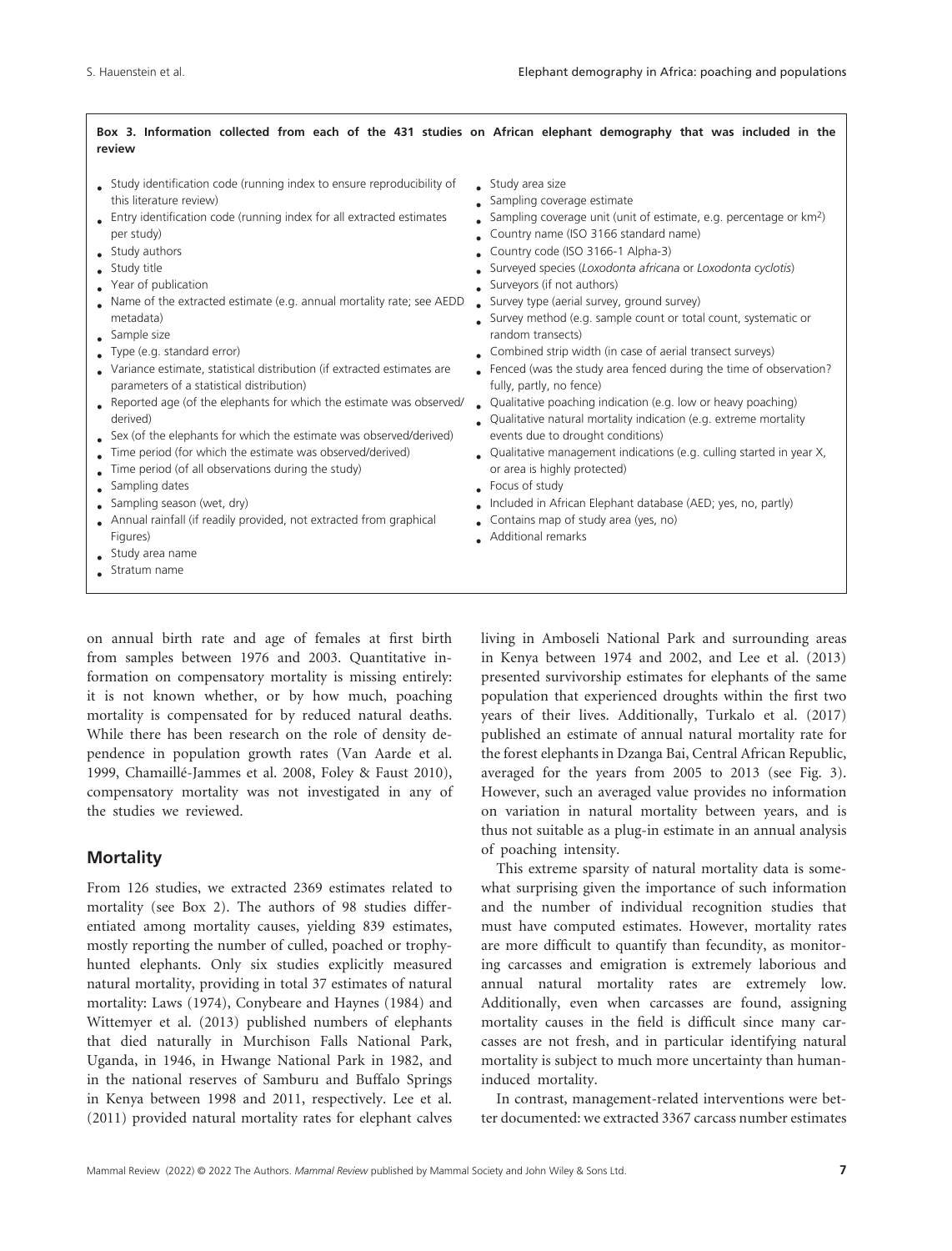

**Fig. 2.** Geographic representation of the abundance of studies providing demographic data broken down by country, and overlaid by the range of known and possibly extant African elephant populations (shown by crosshatching; Gobush et al. 2020). Some studies provide data for multiple countries.

from 46 comprehensive culling and management records over 69 years from elephants in Kenya, Rwanda, South Africa, Tanzania, Uganda, Zambia, and Zimbabwe, and an additional 123 carcass numbers from five hunting records from Botswana, Uganda, and Zimbabwe.

Demographically structured and mortality causepartitioned carcass numbers, carcass ratios, survival or mortality rates, and proportions of carcasses assigned to causes of death (e.g. PIKE) were found for 21 countries (Fig. 3). Most mortality estimates were available for Kenya, Zimbabwe, and South Africa. For these countries, mortality estimates were derived for long time periods between 1961 and 2014, 1960 and 2015, and 1919 and 2015. In Kenya, most mortality estimates were provided for elephants in Amboseli National Park and its surrounding area (Moss 2001, Lee et al. 2016), the Tsavo ecosystem (Ottichilo 1987) and the Samburu and Buffalo Springs national reserves (Wittemyer et al. 2005, 2013), while the remaining estimates were derived from 44 different ecosystems. In Zimbabwe, we extracted mortality data for 16 sites; most estimates came from Hwange National Park (Conybeare & Haynes 1984, Dudley et al. 2001). In South Africa, mortality data were available for 12 sites; most estimates came from the elephants in Addo Elephant National Park (Whitehouse & Hall-Martin 2000, Gough & Kerley 2006) and Kruger National Park (De Vos et al. 1983, Whyte 2004, Ferreira et al. 2017).

### **Reproduction**

Statistics describing reproduction in elephant populations are difficult to obtain and require detailed observations. Of the 431 studies with demographic data, 61 studies provided 881 estimates of reproduction parameters for a given study population and time period. Of these, 583 estimates (obtained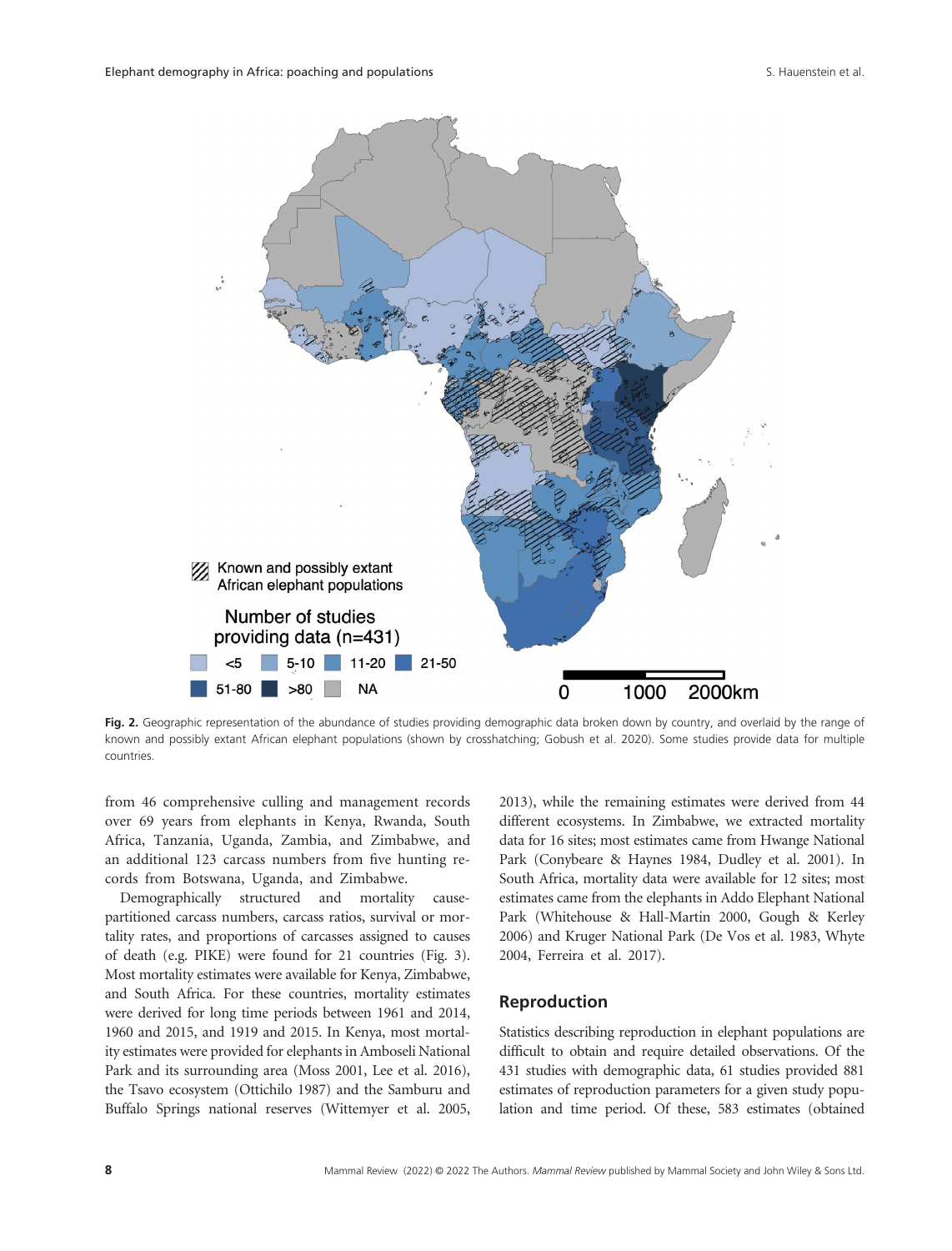

**Fig. 3.** Summary of African elephant mortality estimates that are available, separated by mortality cause, itemised by country over time.

from 29 studies) describe rates of reproduction (number of births, annual birth rate, fecundity, annual reproductive rate and conception rate), 62 estimates (23 studies) were available for age at first reproduction, first conception, first spermatogenesis, or puberty, and 116 estimates (40 studies) describe the duration of inter-calf intervals.

Reproduction parameters were derived for 14 countries: Botswana, Cameroon, Central African Republic, Kenya, Malawi, Mozambique, Namibia, Republic of Congo, Rwanda, South Africa, Tanzania, Uganda, Zambia, and Zimbabwe. While there are single estimates for many different populations, almost half (414) of the reproduction parameter estimates we extracted were derived from the elephants in the Kenyan Samburu and Buffalo Springs National Reserves (Wittemyer et al. 2005, 2013), Amboseli National Park and its surrounding area (Hollister- Smith et al. 2007, Lee et al. 2016), and South Africa's Addo Elephant National Park (Whitehouse & Hall-Martin 2000, Whitehouse & Kerley 2002, Gough & Kerley 2006).

### **Demographic population structure**

The proportion of the total, female, or family group population that belongs to a certain age- or sex- class is relevant information for successful calibration of an elephant population model. With 7283 estimates derived from 198 studies, this category of demographic data is the largest. Most estimates extracted (5190 from 182 studies) are observed proportions of the total surveyed population belonging to certain age- or sex-classes for a given study site and time period. Others are proportions of the family group population excluding bull groups (778 from 10 studies), of the female population (947 from 21 studies) and of the mature population (254 from 9 studies). These estimates of the demographic structure are available for a relatively wide temporal range (1931-2017) and for 27 countries. As an example, we show continentally aggregated age-structures for each decade between 1960 and 2019 (see Fig. 4). The elephant population is generally skewed towards younger ages. Reduced relative frequency of elephants 20–30 years old, as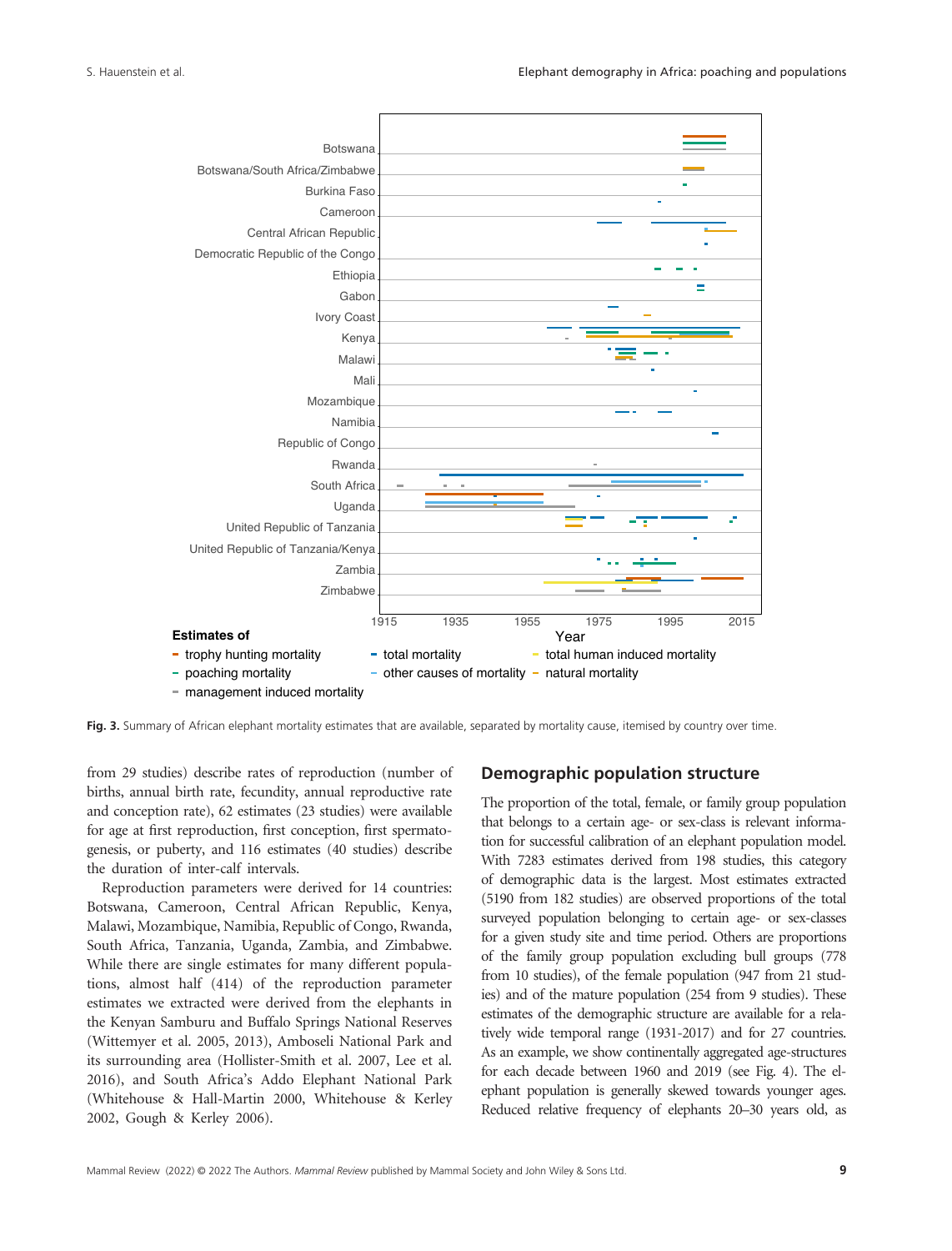

Fig. 4. Continentally aggregated African elephant age-structures for (a) 1960–1969, (b) 1970–1979, (c) 1980–1989, (d) 1990–1999, (e) 2000–2009 and (f) 2010–2019. Each bar represents the estimated proportion of the total population that belongs to an age-class. The slightly darker top of each bar highlights the heterogeneity of the proportions. We assumed a maximum age of 65 for age-classes with no upper boundary (e.g. ≥30 years). Estimates of qualitative age indications were not included.

suggested in Fig. 4d–f, might be a consequence of high-intensity poaching in former decades (Douglas-Hamilton 2009).

Reporting of age- and sex- structure among populations appears to be diverse and is not standardised. Reported ages can be exact age estimates for specific individuals or age- classes spanning one to 30 years, and even age- classes of the same length do not necessarily overlap in different studies (see Fig. 4). In several cases, elephant ages were reported as one of the following qualitative indications of age: 'calf', 'juvenile', 'young', 'half- grown', 'sexually immature', 'intermediate', 'subadult', 'sexually mature', 'fullgrown', and 'adult'. The reported sex usually only discriminates between females and males, but occasionally also qualifies 'solitary male', 'dispersed male', 'male in family group', 'family individual', or 'unknown'.

As with many of the demographic data, a large proportion of demographic population age- structure estimates came from elephants living in Kenyan ecosystems (Fig. 5), such as:

- Amboseli National Park and its surrounding area (Western et al. 1983, Lee & Moss 1986, Moss 1988, 2001, Poole & Thomsen 1989, Poole, 1989, Hollister- Smith et al. 2007, Lee et al. 2011, 2013, 2016),
- Maasai Community Conservation Area (Ahlering et al. 2012),
- Meru National Park (Njumbi 1995),
- Sweetwaters Game Reserve (Onyango & Lesowapir 2016), and
- Tsavo ecosystem (Laws & Parker 1968, Ottichilo 1987, Poole 1989, McKnight 2000).

Only South Africa shows a similarly continuous stream of data over time as Kenya. Bearing in mind the difficulties, costs, and efforts necessary to conduct population studies in many elephant populations, information on population structure is available for a relatively large number of study sites and years.

# **DISCUSSION**

### **Database coverage and quality**

In this review, we present the first literature- based demographic database for African elephants, summarising hundreds of individual estimates from throughout the continent. This new collection of demographic rates, ageand sex- structured population data, and cause- partitioned mortality estimates provides prior information for African elephant population models and reveals spatial and temporal data gaps. Unfortunately, the data could not be mapped to subpopulation level, as exact coordinates for the areas surveyed are absent or difficult to obtain in most cases. To derive accurate coordinates for the study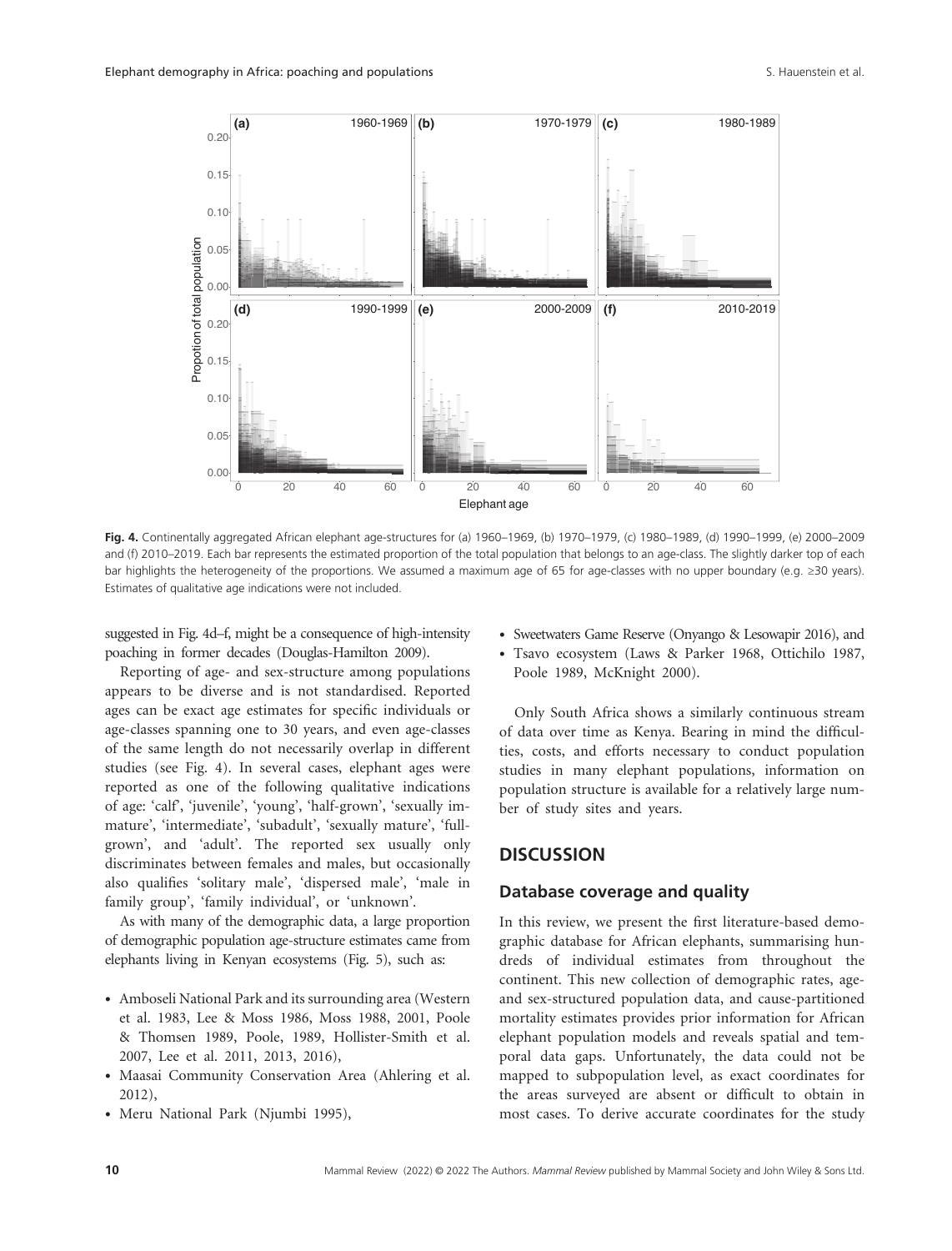

**Fig. 5.** Availability of African elephant demographic population structures per country and year. Each bar represents a database entry of an observed or estimated proportion of age- or sex- class for a given study country and year, calculated from all elephants surveyed, or for family group, mature, female, and reproductively active or reproductively available populations. Some ecosystems were sampled across country borders.

areas, a next step will be to digitise published maps or contact the study authors, if such information is not otherwise available. While the synthesis of this review is presented at the country level, any relevant site- specific information was extracted and is available alongside the data in the AEDD (https://doi.org/10.6084/m9.figsh are.19387085).

The spatial and temporal amplitude of various demographic data extracted for this literature review seems promising. Particularly, the scope of information on demographic population structure will contribute substantially to a successful likelihood- based calibration of a complex, dynamic population model. Since most of the processes driving the dynamics of elephant populations are age- and sex- specific (Moss 2001, Wittemyer et al. 2013), accurate age- and sex- structure observations can substantially

decrease the dimensionality problem when estimating model parameters (Plard et al. 2019).

For both African savanna and forest elephants, individual recognition studies such as those in Samburu and Buffalo Springs, Kenya (Turkalo et al. 2013), or Tarangire National Park, Tanzania (Foley & Faust 2010), yield the most comprehensive demographic data and are thus particularly useful, both for estimating poaching intensity and for the calibration of complex, dynamic population models. Surveyors often follow individuals closely, with the aim to observe the same individual multiple times a year, such that, in principle, no event relevant for the dynamics of a population (e.g. birth or death) passes unnoticed (Wittemyer et al. 2005). The present literature review confirms that data resulting from these monitoring efforts are scarce, patchy, and often only available as aggregated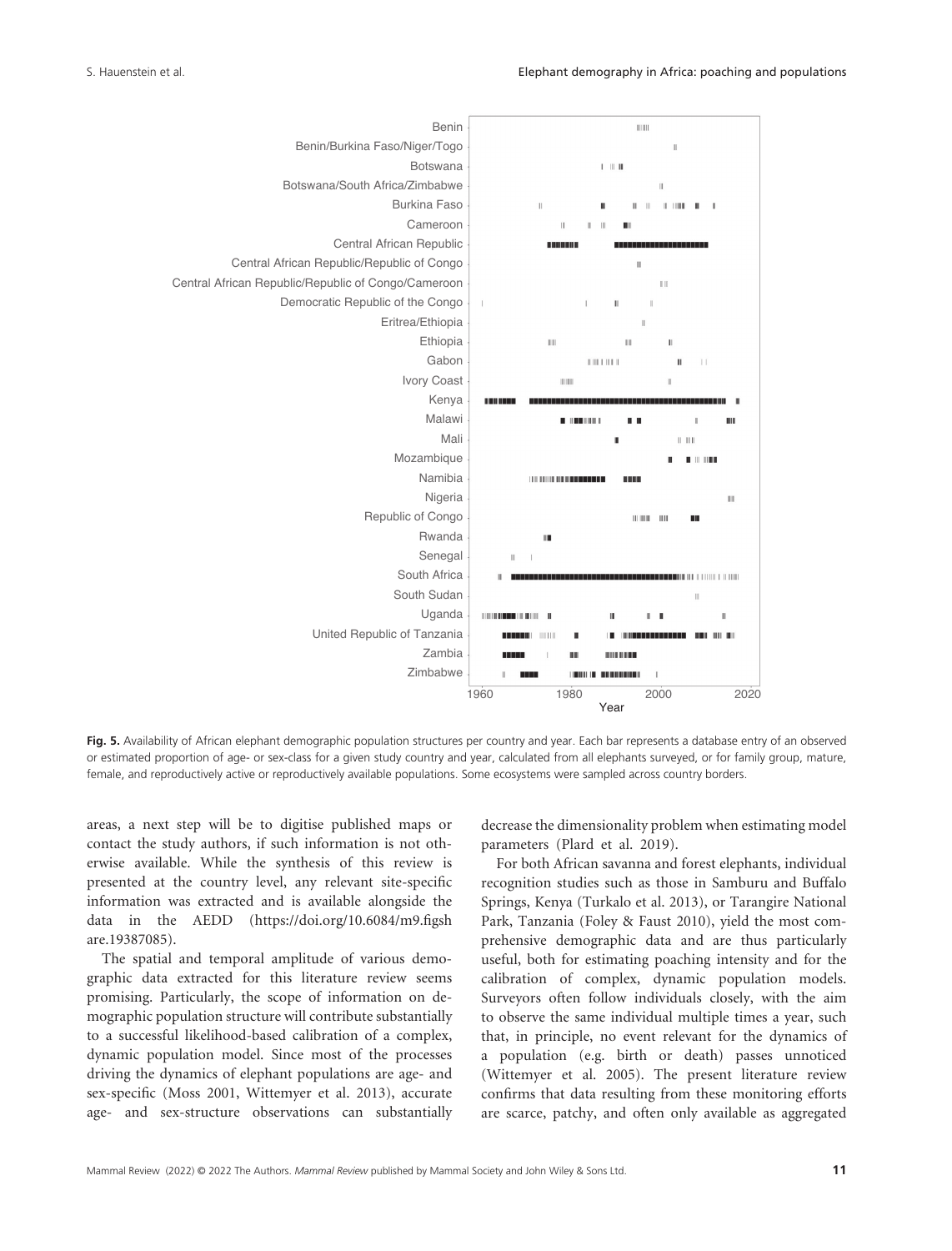estimates, potentially caused by a focus on the publication of analyses rather than detailed descriptive studies.

### **Natural mortality rate estimates and use in future research**

Our results show that there are few observations of natural mortality available, despite the large number of elephant population studies. In contrast, monitoring data discriminating among causes of mortality were obtained for a fairly large number of sites and years.

Attempting to account for variation in natural mortality among sites and years to correct the proportion of illegally killed elephants (PIKE) using only existing empirical natural mortality data is likely to be futile. In our screening of 10900 studies on African elephant demography ecology and management, only six studies at eight study sites explicitly measured natural mortality, providing a total of 37 highly variable (environmentally influenced) estimates describing natural mortality. Results of the present literature review also showed that qualitative indications of natural mortality, such as reporting a die- off after a drought event (McKnight 2000, Foley et al. 2008), were scarce, usually vague, and without any quantitative perspective. Since it is doubtful that this literature review captured data on natural mortality comprehensively, further communication with wildlife authorities is required to examine whether there are any unpublished carcass records. Moreover, data elicitation techniques (Sandelowski 2000) could be applied in collaboration with wildlife authorities and experts to close the natural mortality data gap further.

An alternative to using estimates of natural mortality directly was presented by Hauenstein et al. (2019): annual site- specific rainfall was used as a predictor of PIKE. This approach followed the reasoning that rainfall is the main driver of variation in natural mortality (Foley et al. 2008), but could be improved by additionally accounting for variation in other causes of mortality, such as trophy hunting or management, using the cause-partitioned mortality estimates in the new AEDD extracted from culling and trophy hunting records.

A more sophisticated option would be to build population models that simulate the demographic processes driving elephant population dynamics mechanistically (see, e.g., Boult et al. 2018). Not only is this an attractive alternative way to derive more accurate estimates of poaching intensity, it might also help us to understand demographic responses and thus to target conservation efforts more accurately (Van Aarde et al. 2008). An important precondition for this approach is an appropriate calibration of model parameters using empirical data (Hartig et al. 2011).

Using data that describe the dynamic population processes separately – for example carcass-encounter data and hunting records to partition mortality causes, agestructure data to describe age- specific responses in reproduction and mortality, and direct observations of birth events to quantify fecundity – in an integrated modelling framework leads to decreased model parameter uncertainty (Schaub & Abadi 2011). Furthermore, a triangulation with the large number of available population size estimates (Chase et al. 2016) can compensate for missing data to inform specific processes, such as natural deaths, and thus facilitate reliable population projections in the future and in the past (for the estimation of historical population trends).

# **CONCLUSION**

Collating site- specific information on demographic rates is a prerequisite for developing a quantitative perspective on African elephant population dynamics. Future researchers should feel encouraged to provide precise definitions of their study population and location, in order to allow demographic information to be regionalised. Our new database points out gaps in our current quantitative understanding, but it also shows that many of the demographic data describing mortality, reproduction and population size are structured by age or sex, and thus present a valuable source of information for analyses of African elephant population ecology. Using these data to build and calibrate realistic African elephant population models will be a necessary next step to obtain a better understanding of African elephant ecology under the influence of poaching and to enable more targeted elephant conservation interventions through improved policies and legislation.

# **ACKNOWLEDGEMENTS**

We thank the MIKE and ETIS Technical Advisory Group for their review of this work. The study was supported by the CITES Secretariat. The study's contents are the sole responsibility of the authors and do not necessarily reflect the views of the European Union. T.C. and M.K. are members of the United Nations Environment Programme. The authors alone are responsible for the views expressed in the publication, and they do not necessarily represent the decisions or policies of the United Nations Environment Programme.

# **FUNDING**

The study was partly funded by the United Nations.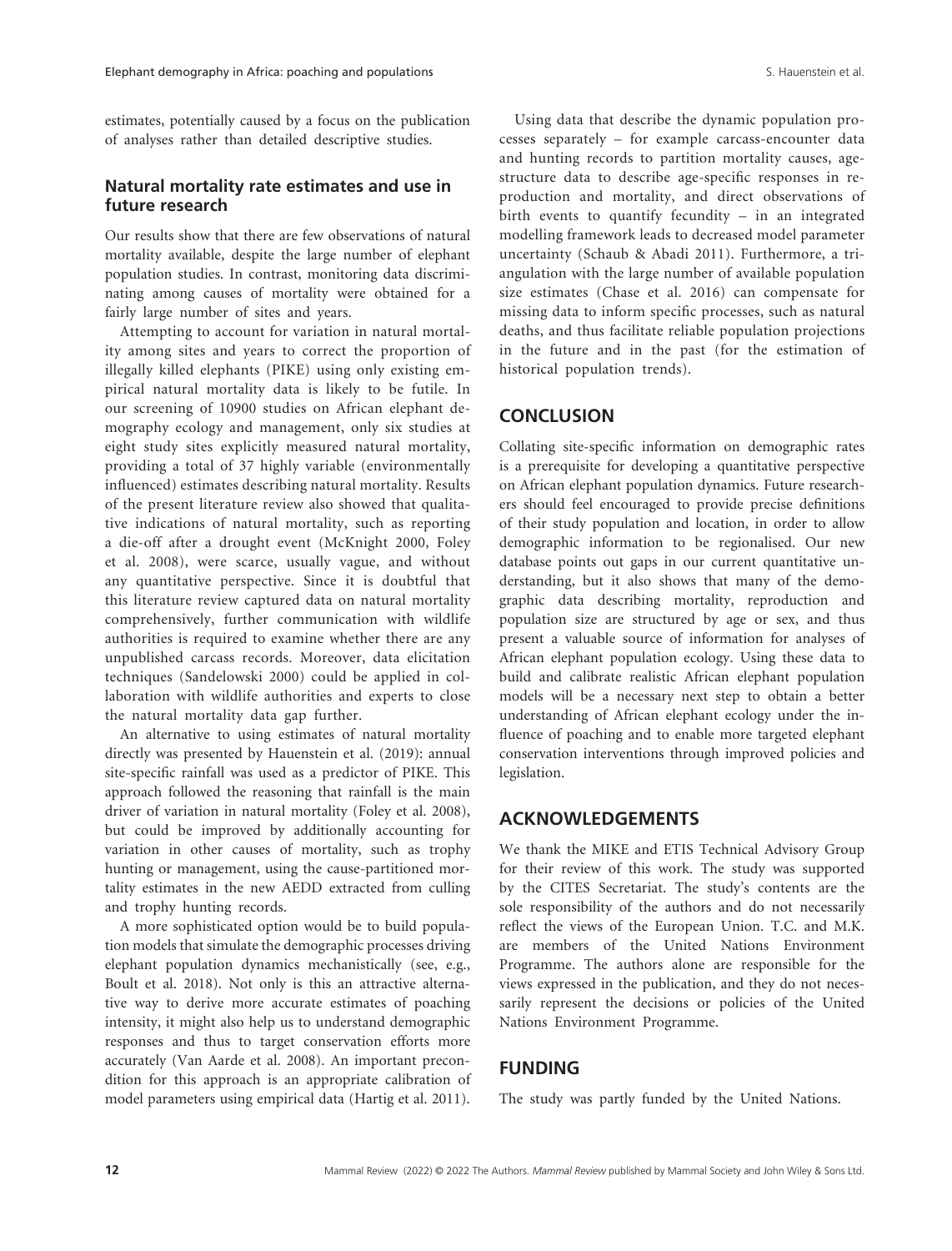# **DATA AVAILABILITY STATEMENT**

The final database, metadata, raw and processed Web of Science exports, and R code to reproduce data extraction (in cases where figures were used to present the data) and figures are available in a Figshare data repository: https://doi.org/10.6084/m9.figshare.19387085.

# **REFERENCES**

- Ahlering MA, Maldonado JE, Fleischer RC, Western D, Eggert LS (2012) Fine- scale group structure and demography of African savanna elephants recolonizing lands outside protected areas: demography of elephants outside parks. *Diversity and Distributions* 18: 952-961. https://doi.org/10.1111/j.1472- 4642.2012.00896.x.
- Aleper D, Moe SR (2006) The African savannah elephant population in Kidepo Valley National Park, Uganda: changes in size and structure from 1967 to 2000. *African Journal of Ecology* 44: 157– 164. https://doi. org/10.1111/j.1365-2028.2006.00599.x.
- Boult VL, Quaife T, Fishlock V, Moss CJ, Lee PC, Sibly RM (2018) Individual-based modelling of elephant population dynamics using remote sensing to estimate food availability. *Ecological Modelling* 387: 187-195. https://doi.org/10.1016/j.ecolm odel.2018.09.010.
- Burn RW, Underwood FM, Blanc J (2011) Global trends and factors associated with the illegal killing of elephants: a hierarchical Bayesian analysis of carcass encounter data. *PLoS One* 6: e24165. https://doi.org/10.1371/journal.pone.0024165.
- Cabral JS, Valente L, Hartig F (2017) Mechanistic simulation models in macroecology and biogeography: state-of-art and prospects. *Ecography* 40: 267-280. https://doi. org/10.1111/ecog.02480.
- Chamaillé- Jammes S, Fritz H, Valeix M, Murindagomo F, Clobert J (2008) Resource variability, aggregation and direct density dependence in an open context: the local regulation of an African elephant population. *Journal of Animal Ecology* 77: 135– 144. https://doi. org/10.1111/j.1365-2656.2007.01307.x.
- Chase MJ, Schlossberg S, Griffin CR, Bouché PJC, Djene SW, Elkan PW et al. (2016) Continent-wide survey reveals massive decline in African savannah elephants. *PeerJ* 4: e2354. https://doi.org/10.7717/peerj.2354.
- CITES (2017) Status of elephant populations, levels of illegal killing and the trade in ivory: a report to the CITES Standing Committee. 17th Meeting of the Conference of the Parties Johannesburg, South Africa, CoP SC69 Doc. 51.1 Annex. https://cites.org/sites/default/files/eng/prog/ MIKE/SC/E-SC69-51-01-A.pdf.
- Collaboration for Environmental Evidence (2018) *Guidelines and Standards for Evidence Synthesis in Environmental Management, Version 5.0*. Pullin AS, Frampton GK,

Livoreil B, Petrokofsky G (eds). www.environmentalev idence.org/information-for-authors.

- Connolly SR, Keith SA, Colwell RK, Rahbek C (2017) Process, mechanism, and modeling in macroecology. *Trends in Ecology & Evolution* 32: 835– 844. https://doi. org/10.1016/j.tree.2017.08.011.
- Conybeare A, Haynes G (1984) Observations on elephant mortality and bones in water holes. *Quaternary Research* 22: 189– 200.
- Cuddington K, Fortin M-J, Gerber LR, Hastings A, Liebhold A, O'Connor M, Ray C (2013) Process-based models are required to manage ecological systems in a changing world. *Ecosphere* 4: art20. https://doi.org/10.1890/ ES12- 00178.1.
- De Vos V, Bengis RG, Coetzee HJ (1983) *Population Control of Large Mammals in the Kruger National Park*. Haum Educational Publishers, Pretoria, South Africa.
- Douglas- Hamilton I (2009) The current elephant poaching trend. Pachyderm 45: 154-157.
- Dudley JP, Criag GC, Gibson DSTC, Haynes G, Klimowicz J (2001) Drought mortality of bush elephants in Hwange National Park, Zimbabwe. *African Journal of Ecology* 39: 187–194. https://doi.org/10.1046/j.0141-6707.2000.00297.x.
- Eggert LS, Buij R, Lee ME, Campbell P, Dallmeier F, Fleischer RC, Alonso A, Maldonado JE (2014) Using genetic profiles of African forest elephants to infer population structure, movements, and habitat use in a conservation and development landscape in Gabon. *Conservation Biology* 28: 107– 118. https://doi.org/10.1111/ cobi.12161.
- Eggert LS, Eggert JA, Woodruff DS (2003) Estimating population sizes for elusive animals: the forest elephants of Kakum National Park, Ghana. *Molecular Ecology* 12: 1389-1402. https://doi.

org/10.1046/j.1365- 294X.2003.01822.x.

- Ekobo A (1995) *Conservation of the African forest elephant (Loxodonta africana) in the Lobeke, south-east Cameroon.* PhD thesis, University of Kent, UK.
- Ferreira SM, Greaver C, Simms C (2017) Elephant population growth in Kruger National Park, South Africa, under a landscape management approach. *Koedoe* 59: a1427. https://doi.org/10.4102/koedoe.v59i1.1427.
- Foley CA, Faust LJ (2010) Rapid population growth in an elephant (*Loxodonta africana*) population recovering from poaching in Tarangire National Park, Tanzania. *Oryx* 44:  $205 - 212.$
- Foley C, Pettorelli N, Foley L (2008) Severe drought and calf survival in elephants. *Biology Letters* 4: 541-544. https://doi.org/10.1098/rsbl.2008.0370.
- Getz WM, Marshall CR, Carlson CJ, Giuggioli L, Ryan SJ, Romañach SS et al. (2018) Making ecological models adequate. *Ecology Letters* 21: 153– 166. https://doi. org/10.1111/ele.12893.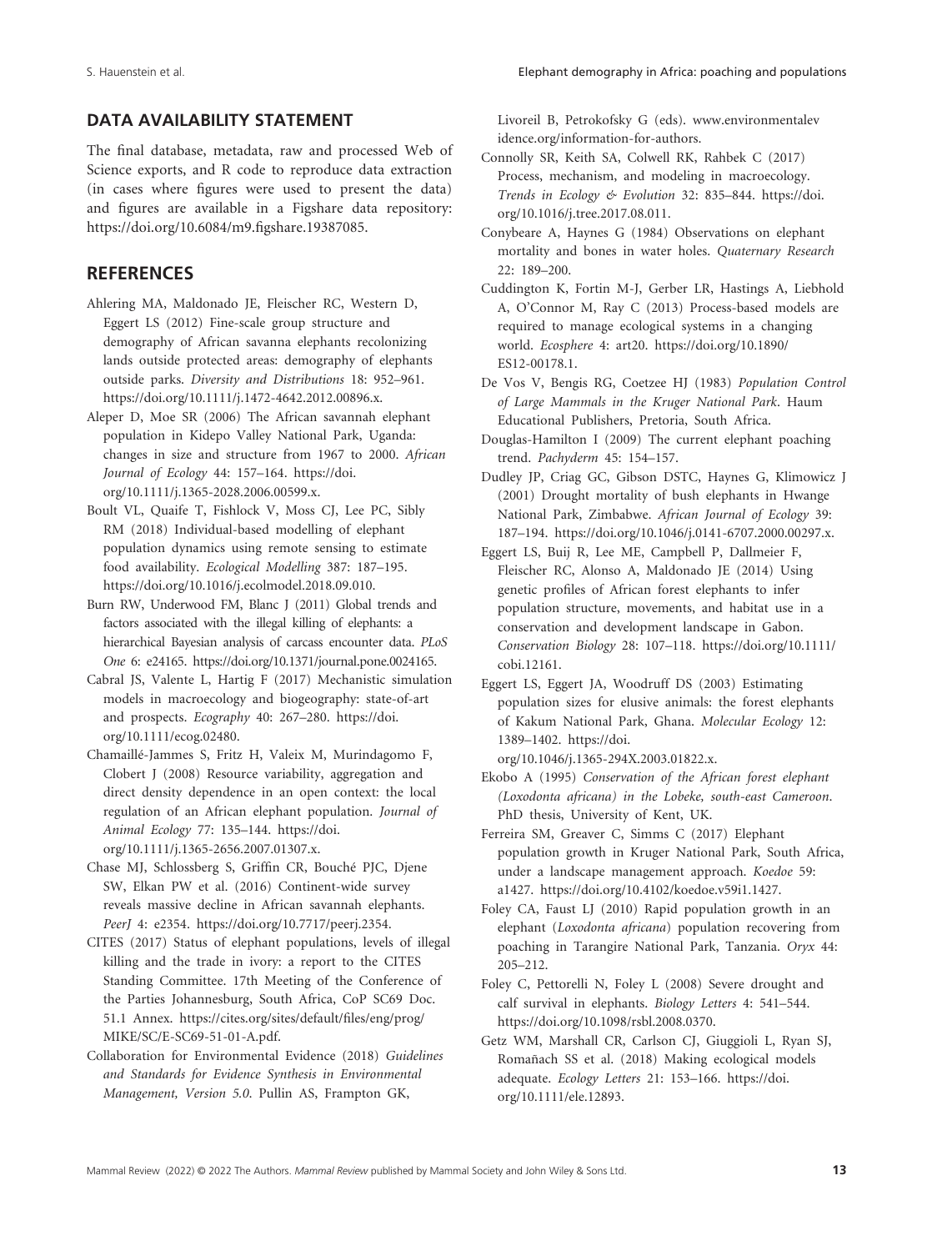- Gobush KS, Edwards CTT, Balfour D, Wittemyer G, Maisels F, Taylor RD (2020) *Loxodonta africana*. IUCN Red List of Threatened Species 2021: International Union for Conservation of Nature (IUCN) https://doi.org/10.2305/ IUCN.UK.2021-1.RLTS.T181008073A181022663.en.
- Gough KF, Kerley GIH (2006) Demography and population dynamics in the elephants (*Loxodonta africana*) of Addo Elephant National Park, South Africa: is there evidence of density dependent regulation? *Oryx* 40: 434-441. https:// doi.org/10.1017/S0030605306001189.
- Grimm V, Berger U (2016) Structural realism, emergence, and predictions in next-generation ecological modelling: synthesis from a special issue. *Ecological Modelling* 326: 177– 187. https://doi.org/10.1016/j.ecolm odel.2016.01.001.
- Hartig F, Calabrese JM, Reineking B, Wiegand T, Huth A (2011) Statistical inference for stochastic simulation models – theory and application. *Ecology Letters* 14: 816– 827.
- Hauenstein S, Kshatriya M, Blanc J, Dormann CF, Beale CM (2019) African elephant poaching rates correlate with local poverty, national corruption and global ivory price. *Nature Communications* 10: 2242. https://doi.org/10.1038/ s41467-019-09993-2.
- Haynes G (2012) Elephants (and extinct relatives) as earth- movers and ecosystem engineers. *Geomorphology* 157– 158: 99– 107. https://doi.org/10.1016/j.geomo rph.2011.04.045.
- Head JS, Boesch C, Robbins MM, Rabanal LI, Makaga L, Kühl HS (2013) Effective sociodemographic population assessment of elusive species in ecology and conservation management. *Ecology and Evolution* 3: 2903-2916. https:// doi.org/10.1002/ece3.670.
- Hefley TJ, Hooten MB, Russell RE, Walsh DP, Powell JA (2017) When mechanism matters: Bayesian forecasting using models of ecological diffusion. *Ecology Letters* 20: 640– 650. https://doi.org/10.1111/ele.12763.
- Hollister- Smith JA, Poole JH, Archie EA, Vance EA, Georgiadis NJ, Moss CJ, Alberts SC (2007) Age, musth and paternity success in wild male African elephants, *Loxodonta africana*. *Animal Behaviour* 74: 287– 296. https:// doi.org/10.1016/j.anbehav.2006.12.008.
- Jachmann H (1980) Population dynamics of the elephants in the Kasungu National Park, Malawi. *Netherlands Journal of Zoology* 30: 622–634. https://doi. org/10.1163/002829679X00232.
- Jachmann H (1986) Notes on the population dynamics of the Kasungu elephants. *African Journal of Ecology* 24: 215–226. https://doi.org/10.1111/j.1365-2028.1986.tb00366.x.

James KL, Randall NP, Haddaway NR (2016) A methodology for systematic mapping in environmental sciences. *Environmental Evidence* 5: 1-13.

Kearney M, Porter W (2009) Mechanistic niche modelling: combining physiological and spatial data to predict species' ranges. *Ecology Letters* 12: 334-350. https://doi. org/10.1111/j.1461-0248.2008.01277.x.

- Kuiper TR, Druce DJ, Druce HC (2018) Demography and social dynamics of an African elephant population 35 years after reintroduction as juveniles. *Journal of Applied Ecology* 55: 2898– 2907. https://doi. org/10.1111/1365-2664.13199.
- Laws RM (1974) Behaviour, dynamics and management of elephant populations. In: Geist V, Walther F (eds) *Behavior of Ungulates and its Relation to Management*, Vol. 2, 513-529. IUCN Publications, Morges, Switzerland.
- Laws RM, Parker ISC (1968) Recent studies on elephant populations in East Africa. *Symposia of the Zoological*  Society of London 21: 319-359.
- Lee PC, Bussière LF, Webber CE, Poole JH, Moss CJ (2013) Enduring consequences of early experiences: 40 year effects on survival and success among African elephants (Loxodonta africana). Biology Letters 9: 1-4. https://doi. org/10.1098/rsbl.2013.0011.
- Lee PC, Fishlock V, Webber CE, Moss CJ (2016) The reproductive advantages of a long life: longevity and senescence in wild female African elephants. *Behavioral Ecology and Sociobiology* 70: 337– 345. https://doi. org/10.1007/s00265-015-2051-5.
- Lee PC, Lindsay WK, Moss CJ (2011) Ecological patterns of variability in demographic rates. In: Moss CJ, Croze H, Lee PC (eds) *The Amboseli Elephants: a Long- term*  Perspective on a Long-lived Mammal, 74–88. University of Chicago Press, Chicago, Illinois, USA.
- Lee PC, Moss CJ (1986) Early maternal investment in male and female African elephant calves. *Behavioral Ecology and Sociobiology* 18: 353– 361. https://doi.org/10.1007/BF002 99666.
- Marechal C, Maurois C, Chamberlan C (1998) Size (and structure) of forest elephants groups (*Loxodonta africana cyclotis* Matschie, 1900) in the Odzala National Park, Republic of Congo. *Mammalia* 62: 297-300.
- McKnight B (2000) Changes in elephant demography, reproduction and group structure in Tsavo East National Park (1966–1994). Pachyderm 29: 15–24.
- Moss CJ (1988) *Elephant Memories: Thirteen Eears in the Life of an Elephant Family*. University of Chicago Press, Chicago, Illinois, USA.
- Moss CJ (2001) The demography of an African elephant (*Loxodonta africana*) population in Amboseli, Kenya. *Journal of Zoology* 255: 145– 156. https://doi.org/10.1017/ S0952836901001212.
- Moss CJ, Croze H, Lee PC (eds) (2011) *The Amboseli Elephants: a Long- term Perspective on a Long- lived Mammal*. University of Chicago Press, Chicago, USA.
- Naidoo R, Fisher B, Manica A, Balmford A (2016) Estimating economic losses to tourism in Africa from the illegal killing of elephants. *Nature Communications* 7: 13379. https://doi.org/10.1038/ncomms13379.
- Njumbi SJ (1995) Effects of poaching on the populations structure of African elephants (*Loxodonta africana*): a case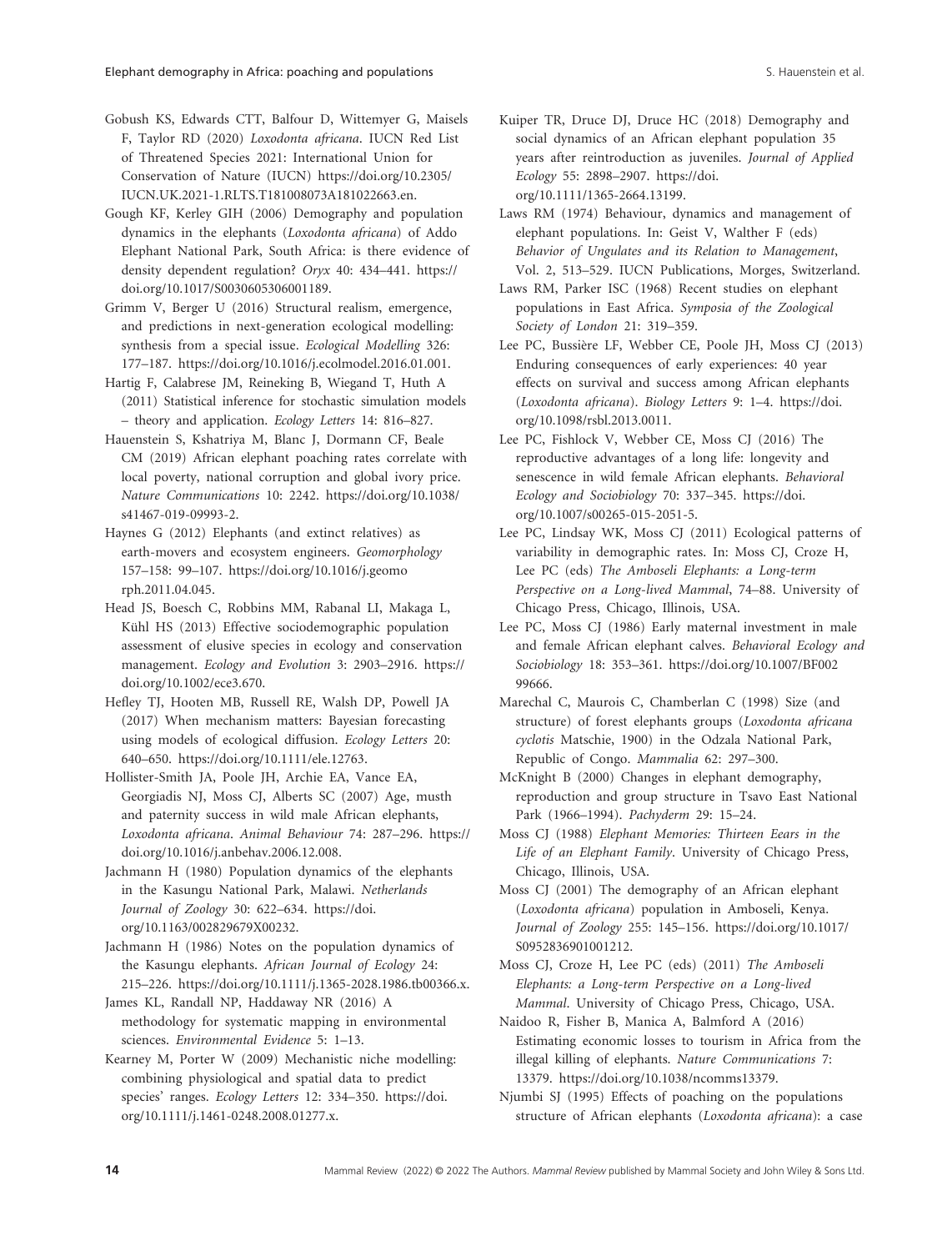study of the elephants of the Meru National Park. A Week with Elephants. In: Daniel JC, Datye HS (eds) *Proceedings of the International Seminar on the*  Conservation of Asian Elephants, 509-522. Oxford University Press, Oxford, UK.

- Ogola PO, Omondi PO (2005) Demography of a confined elephant population and the potential consequence of translocation: the case of Sweetwaters Game Reserve, Kenya. Pachyderm 39: 57-62.
- Onyango PO, Lesowapir B (2016) Demography of a population with a long history of poaching and the utility of the individual identification technique as a tool for monitoring intermittently studied elephant populations. *African Journal of Ecology* 54: 357-364. https://doi.org/10.1111/aje.12297.
- Ottichilo WK (1987) The causes of the recent heavy elephant mortality in the Tsavo ecosystem, Kenya, 1975–1980. *Biological Conservation* 41: 279–289. https:// doi.org/10.1016/0006-3207(87)90091-7.
- Pick JL, Nakagawa S, Noble DWA (2018) Reproducible, flexible and high throughput data extraction from primary literature: the metaDigitise R package. *BioRxiv*, 1–25. https://doi.org/10.1101/247775.
- Plard F, Turek D, Grüebler MU, Schaub M (2019) IPM2: toward better understanding and forecasting of population dynamics. *Ecological Monographs* 89: e01364. https://doi. org/10.1002/ecm.1364.
- Poole JH (1989) The effects of poaching on the age structure and social and reproductive patterns of selected East African elephant populations. *The Ivory Trade and the Future of the African Elephant 2: 1–73.*
- Poole JH, Thomsen JB (1989) Elephant are not beetles: implications of the ivory trade for the survival of the African elephant. Oryx 23: 188-198. https://doi. org/10.1017/S0030605300023012.
- Querouil S, Magliocca F, Gautier-Hion A (1999) Structure of population, grouping patterns and density of forest elephants in north- west Congo. *African Journal of Ecology* 37: 161– 167. https://doi.org/10.1111/aje.1999.37.2.161.
- R Core Team (2018) *R: a Language and Environment for Statistical Computing*. R Foundation for Statistical Computing. https://www.R-project.org/.
- Rasmussen HB, Okello JBA, Wittemyer G, Siegismund HR, Arctander P, Vollrath F, Douglas-Hamilton I (2008) Age- and tactic- related paternity success in male African elephants. *Behavioral Ecology* 19: 9-15. https://doi. org/10.1093/beheco/arm093.
- Roca AL, Georgiadis N, Pecon- Slattery J, O'Brien SJ (2001) Genetic evidence for two species of elephant in Africa. *Science* 293: 1473-1477. https://doi.org/10.1126/science.1059936.
- Sandelowski M (2000) Combining qualitative and quantitative sampling, data collection, and analysis techniques in mixed- method studies. *Research in Nursing*

*& Health* 23: 246– 255. https://doi.org/10.1002/1098- 240X(200006)23:3<246:AID-NUR9>3.0.CO;2-H.

- Schaub M, Abadi F (2011) Integrated population models: a novel analysis framework for deeper insights into population dynamics. *Journal of Ornithology* 152: 227-237. https://doi.org/10.1007/s10336-010-0632-7.
- Thouless CR, Dublin HT, Blanc JJ, Skinner DP, Daniel TE, Taylor RD, Maisels F, Frederick HL, Bouche P (2016) *African Elephant Status Report 2016: an Update from the African Elephant Database* (Occasional Paper Series of the IUCN Species Survival Commission, No. 60, p. 309). IUCN/SSC Africa Elephant Specialist Group, Gland, Switzerland.
- Turkalo AK, Wrege PH, Wittemyer G (2013) Long-term monitoring of Dzanga Bai forest elephants: forest clearing use patterns. *PLoS One* 8: e85154. https://doi.org/10.1371/ journal.pone.0085154.
- Turkalo AK, Wrege PH, Wittemyer G (2017) Slow intrinsic growth rate in forest elephants indicates recovery from poaching will require decades. *Journal of Applied Ecology* 54: 153– 159. https://doi.org/10.1111/1365- 2664.12764.
- Turkalo AK, Wrege PH, Wittemyer G (2018) Demography of a forest elephant population. *PLoS One* 13: e0192777. https://doi.org/10.1371/journal.pone.0192777.
- Van Aarde R, Ferreira S, Jackson T, Page B (2008) Elephant population biology and ecology. In: Scholes RJ, Mennell KG (eds) *Elephant Management: a Scientific Assessment for South Africa*, 84–145. Witwaterstrand University Press, Johannesburg, South Africa. https://doi.org/10.18772/22008034792.13.
- Van Aarde RJ, Whyte I, Pimm S (1999) Culling and the dynamics of the Kruger National Park African elephant population. *Animal Conservation* 2: 287-294. https://doi. org/10.1111/j.1469-1795.1999.tb00075.x.
- Western D, Moss C, Georgiadis N (1983) Age estimation and population age structure of elephants from footprint dimensions (*Loxodonta africana*). *Journal of Wildlife Management* 47: 1192. https://doi. org/10.2307/3808191.
- Whitehouse AM, Hall-Martin AJ (2000) Elephants in Addo Elephant National Park, South Africa: reconstruction of the population's history. *Oryx* 34: 46–55. https://doi. org/10.1046/j.1365- 3008.2000.00093.x.
- Whitehouse AM, Kerley GIH (2002) Retrospective assessment of long- term conservation management of elephants in Addo Elephant National Park, South Africa. *Oryx* 36: 243-248. https://doi.org/10.1017/S0030605302000455.
- Whyte IJ (2004) Ecological basis of the new elephant management policy for Kruger National Park and expected outcomes. *Pachyderm* 36: 99-108.
- Wittemyer G (2001) The elephant population of Samburu and Buffalo Springs National Reserves, Kenya. *African Journal of Ecology* 39: 357– 365. https://doi. org/10.1046/j.1365-2028.2001.00324.x.